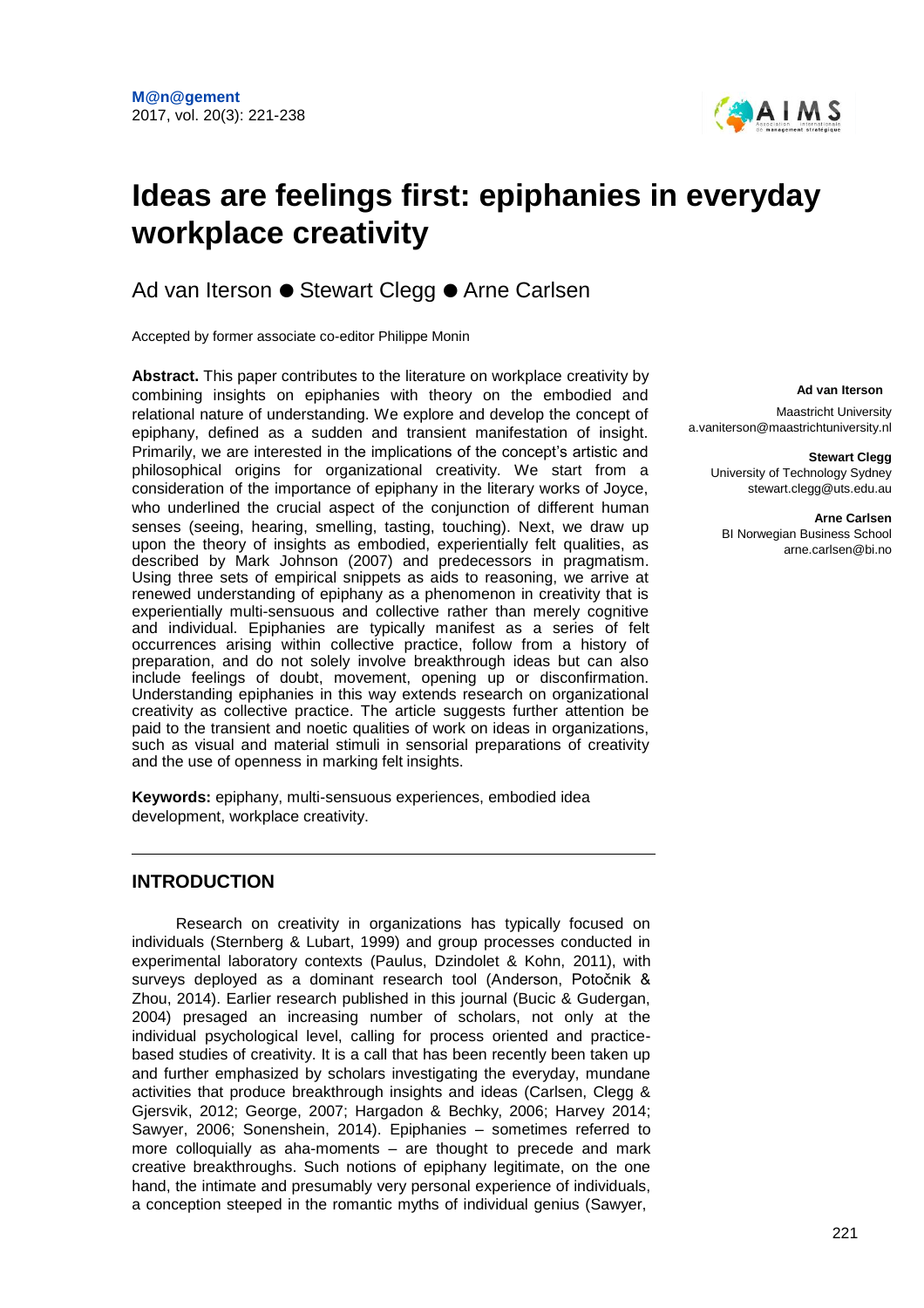2006; Weisberg, 2010); on the other hand, such notions tend to obscure the everyday work activities of people in organizations, work that can be mundane and collective in character. What is the relationship, if any, between everyday work activities and epiphanies, and what does that tell us about organizational creativity more broadly?

Generating novel ideas requires productive acts of imagination, which, in the words of Kearney (1998: 3), are constituted by 'the power to convert absence into presence, actuality into possibility, what-is into something-other-than-it-is.' Novel ideas sometimes seem to appear as unexpected gifts. Such surprising insights, (falling, perhaps, as 'pennies from heaven' in the words of the once popular song), can be regarded as instances of accident, chance, or serendipity (Cunha, Clegg & Mendonca, 2010; de Rond & Morley, 2009). Seemingly, little action is needed for these unexpected insights to occur. One might think of the parable of Archimedes sitting innocently in his bathtub, seeing the water rise and shouting 'Eureka! I have found it!' It is such condensed moments of insight that are typically labeled as *epiphany* a sudden, unexpected, and transient manifestation of insight and discovery with a noetic quality (for an overview of the analysis of epiphany in social sciences, see McDonald (2008)).

In this paper we discuss epiphany as a vital, distinctive vehicle in the process and practice of creative work. We shall argue that, in reality, epiphanies are rarely as simple as the bathtub parable suggests, neither are they so instant nor psychologically privatized. Several other scholars have convincingly debunked the myths of lonely creative genius (Hargadon, 2003; Johnson, 2010; Sawyer, 2006; Weisberg, 2010), though its remnants still surface in creativity research. We take issue with the dominance of cognitive and individualistic orientation in the treatment of epiphanies, both as a tradition of research (Sawyer, 2006) and in recent exemplars of research (e.g. Tregloan, 2011; Weisberg, 2010; Zhong, Dijksterhuis & Galinsky, 2008).

We explore the concept of epiphany in its artistic and philosophical connotation, therewith according with Mayer Zald's (1996) suggested rapprochement between the social sciences and the humanities. There are reasons aplenty for such a consummation: chief amongst them is the increasing parochialism of the intellectual resources to which the field of management studies defers (cf. Augier, March & Sullivan, 2005, who demonstrate that management scholars refer less and less to material outside the management field itself). More specifically, we first explore the notion of epiphany as it is developed and applied historically by the Irish author James Joyce. Joyce's epiphanies are characterized by a) their mundane, if not trivial, origins with b) an essential aspect being the conjunction of different human senses (seeing, hearing, smelling, tasting, touching). Building on Joyce we challenge the notion that epiphanies are rare and uniquely individual occurrences cognitive in nature.

Next, we consider epiphany in the light of recent developments in the work of Mark Johnson (2007) whose philosophy of embodied understanding builds on neurophysiology and pragmatism. Johnson's broader project seeks to achieve a fundamental understanding of the embodied and aesthetic nature of human understanding; we use this as a key to exploring epiphanies and how they work. Following Johnson, we argue that epiphanies should not be seen as marginal and cognitive endowments bestowed upon individuals. Rather, we assert, epiphanies emerge as feelings from practice and that all ideas are essentially feelings first. Epiphanies result from collective practice and arrive as embodied feelings before they become discriminated into cognitive concepts and thought patterns that are collectively shared and expanded upon.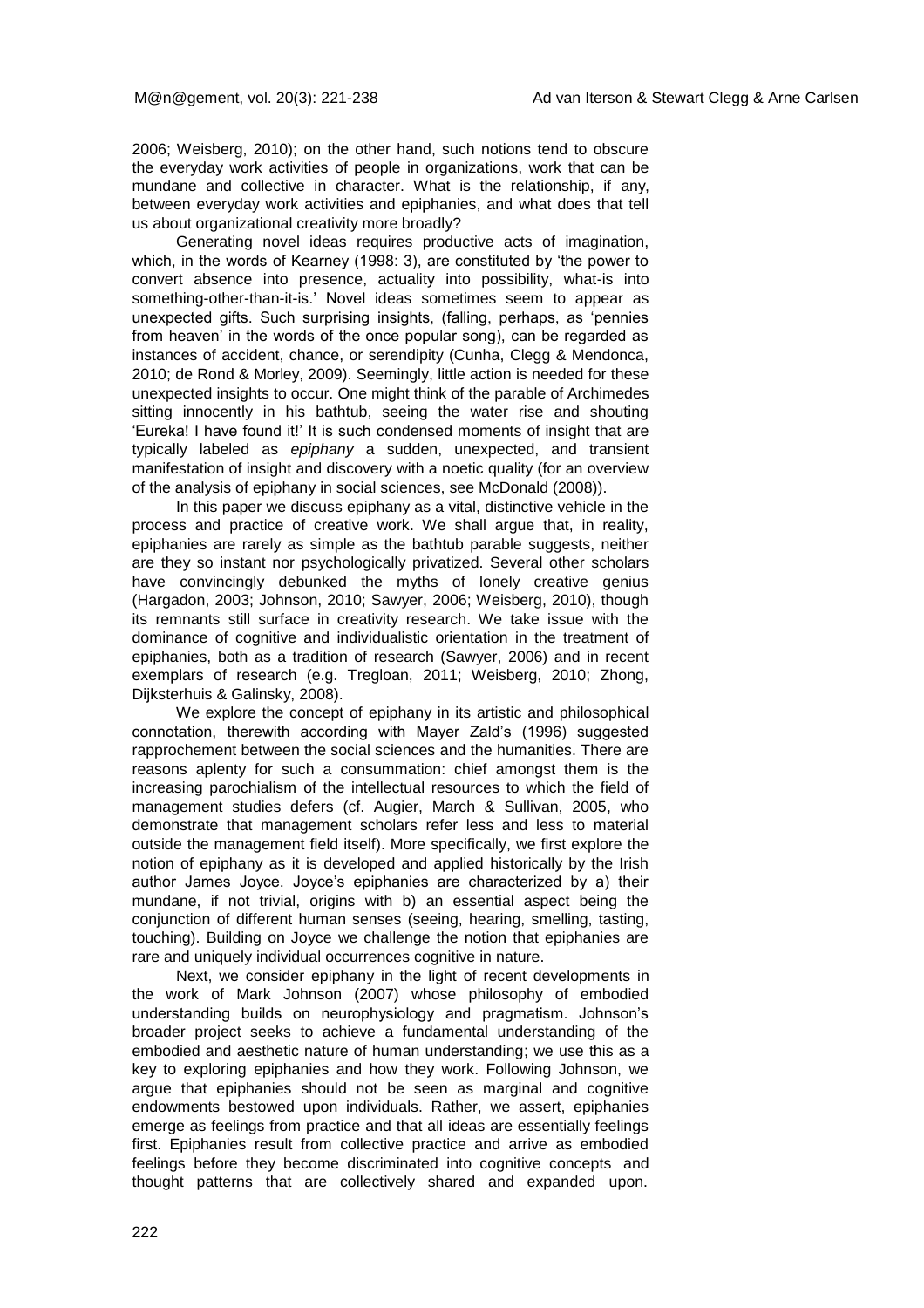Understanding epiphanies in organizations is important because it offers insight into the qualities, feelings and embodied processes that constitute the meeting between individual and collective creativity. We will show that before there is creativity there are often epiphanies that: 1) typically follow a history of preparation and persistence; 2) are not solely concerned with the arrival of breakthrough ideas but can involve ideas of doubt, movement, opening up, disconfirmation, and even disgust; 3) may be retrospectively tied to one discrete moment but are a typically manifest as a series of multisensuous occurrences; 4) are inherently relational both in the events leading up to and after these occurrences as well as, sometimes, when they happen. We end the paper by discussing processes gearing up to and away from epiphanies in everyday work, including their activation (elements of prepping and making it physical), heeding, recording, and sharing.

### **PHENOMENOLOGICAL EXPLORATIONS**

In this paper we pursue phenomenological exploration; we do so in a characteristic manner with our style of exposition being essayistic, entailing iterations moving back and forth between theory and empirical illustrations. We use the literary theory of James Joyce and the philosophical writing of Mark Johnson deductively as premises for enquiry. Three sets of inductively relevant empirical snippets are used to illustrate ground and explore these premises. These illustrations range from the story of a young boy coming to grips with the death of Father Flynn in Joyce's *Dubliners* to a series of insights in the work of Steve Jobs, to generative moments in qualitative research. (See Table 1 below for an overview.) These choices are not random. They represent a stratified purposive sample (Patton 2002): as examples, they are 1) are rich in terms of the phenomenon under investigation and 2), offer a variety of contrasts that shed light on different aspects of the phenomenon. With James (1902/2009) we hold that epiphanies constitute a type of phenomenon that cannot be grasped as a single undifferentiated experience but must be understood in its variety. Several examples are needed to flesh out the varieties of epiphanies as a phenomenon of relevance for organizational creativity.

We chose the story from Joyce's *Dubliners* because it illustrates an overlooked aspect of epiphanies, namely their multi-sensuous nature, which is inscribed particularly clearly in this account. The examples from Job's practice illustrate well how emotive utterances may mark a feeling of a situation of breakthrough – yet also how epiphanies are relational in their origin, marking and sensemaking. The stories from qualitative research further illustrate the relational aspect of epiphanies and deepen our understanding of their materiality.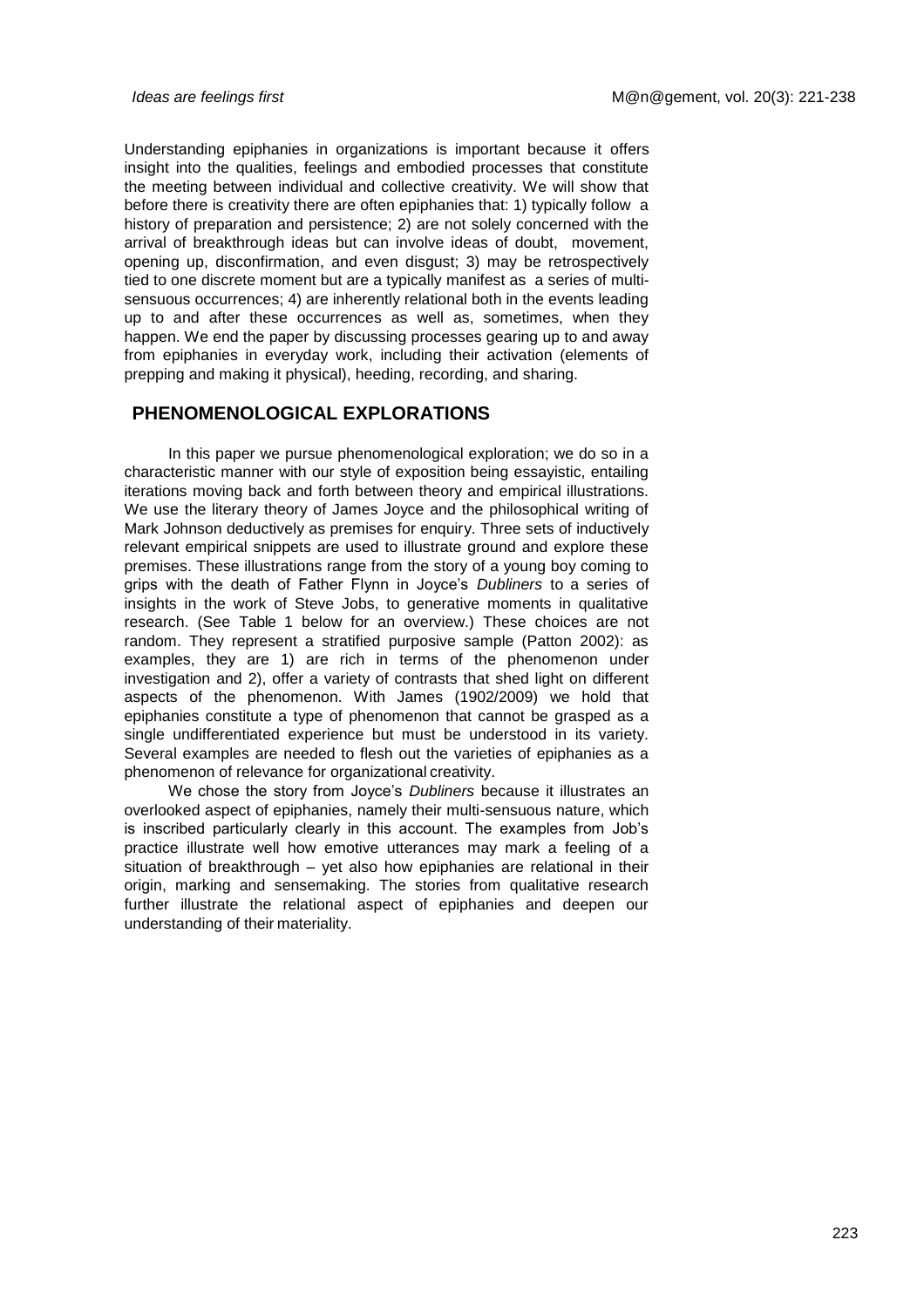| Cases                                                                                       | Context and source                                                                                                                                                                                                                                                                                                  | Main aspects of phenomenon illustrated                                                                                                                                                                                                                                                                                                      |
|---------------------------------------------------------------------------------------------|---------------------------------------------------------------------------------------------------------------------------------------------------------------------------------------------------------------------------------------------------------------------------------------------------------------------|---------------------------------------------------------------------------------------------------------------------------------------------------------------------------------------------------------------------------------------------------------------------------------------------------------------------------------------------|
| Moments of sudden realization<br>and acceptance of the death of<br>a father by boy-narrator | From moments in the story of 'The<br>Sisters' in Joyce's Dubliners, one of its<br>fifteen stories of epiphanies.                                                                                                                                                                                                    | How epiphanies are multi-sensuous occurrences, a<br>point repeatedly made by Joyce and particularly well<br>illustrated here. Stimulated by the two sisters, the<br>narrator-boy's field of perception is expanded from<br>visual sense data alone to including sensory modalities<br>of auditory, olfactory, gustatory, and somatosensory. |
| Moments of creative<br>breakthrough in the career of<br>Steve Jobs at Apple                 | From the authorized biography on Jobs<br>by Isaacson (2011). We use two<br>stories: 1) Jobs sees the future of<br>personal computers in a flash while<br>being shown new technology at Xerox<br>Park research center; 2) Jobs reaches<br>a decisive synthesis when being shown<br>the track wheel for an iPod model | How epiphanies form part of a chain of events with<br>many co-creators both as predecessors, sharing of the<br>moment of revelation and in later development.                                                                                                                                                                               |
|                                                                                             |                                                                                                                                                                                                                                                                                                                     | How epiphanies are marked by emotive utterances -<br>ranging from "this is it!" to "this is shit" – that convey the<br>feeling of a situation as a whole.                                                                                                                                                                                   |
|                                                                                             |                                                                                                                                                                                                                                                                                                                     | How the visual and sensory stimuli of an artifact may be<br>the emancipating release of insight                                                                                                                                                                                                                                             |
| Generative moments of<br>qualitative research                                               | From a collection of 40 short stories of<br>generative moments in<br>qualitative<br>research (Carlsen & Dutton, 2011). We<br>have sampled three stories from this<br>collection, all of which demonstrate the<br>material nature of the phenomenon of<br>epiphany in a rich way.                                    | How epiphanies are, again, the result of (several bouts<br>of) preparation and co-creation with colleagues;                                                                                                                                                                                                                                 |
|                                                                                             |                                                                                                                                                                                                                                                                                                                     | How such co-creation takes place through visual and<br>material interaction with artifacts through color-coding,<br>touching data, arranging visual relationships and joint<br>scribbling.                                                                                                                                                  |

Table 1 - Overview of exploration and reasoning devices

Overall, the variation in the three sets of cases that are chosen are well suited for empirically and theoretically grounded constant comparison in reasoning (Huberman & Miles, 1994; Suddaby, 2006). Nonetheless, it is important to note that we do not use the empirical material as evidence in a normative sense. Rather, it is used as an aide to reasoning that helps us explore and discuss various dimensions of epiphanies as an important phenomenon of organizational creativity. In this spirit, let us begin with that master of epiphany, Joyce.

## **FROM DIVINE TO PROFANE EPIPHANIES**

To understand Joycean epiphany a concise regard for the genealogy of the notion assists in uncovering significant historical instances. There is a vital literary tradition, steeped in Greek and Christian imagery, represented most famously by William Blake, which sees epiphany in the smallest things of everyday life. Blake's 'Auguries of Innocence', written around 1803, begins with the well-known stanza 'To see a World in a Grain of Sand / And a Heaven in a Wild Flower / Hold Infinity in the palm of your hand / And Eternity in an hour' (2004: 506), a form revisited in the late 20th century by Dylan (1965). The romantic poets imagined moments of revelation as essential to human life (cf. Bidney, 1997; Nichols, 1987), such as Shelley´s ´Visitations´ and Wordsworth's 'Spots of Time', which serve as sources of imaginative power and relief (Langbaum, 1983). A much older tradition predated the romantics: in both Greek mythology and Christianity, an epiphany is a divine disclosure. The word 'epiphany' stems from the Greek *epiphaneia* (manifestation) that concerned the sudden appearance of a deity, as in the apotheosis of a play. The Christian feast of Epiphany (January 6th) celebrates the revelation of God in human form (Jesus Christ) to the Gentiles, represented by the Magi, a meaning that is echoed and invoked in every 'grain of sand'. James Joyce (1882–1941) further emphasized the mundaneness and seeming arbitrariness of epiphany (cf. Tigges, 1999; Hayman, 1998). In *Stephen Hero* (1963), Joyce defines an epiphany as a delicate, evanescent moment in which the 'whatness' of a thing is revealed. 'Its soul, its whatness leaps to us from the vestment of its appearance. The soul of the commonest object, the structure of which is so adjusted, seems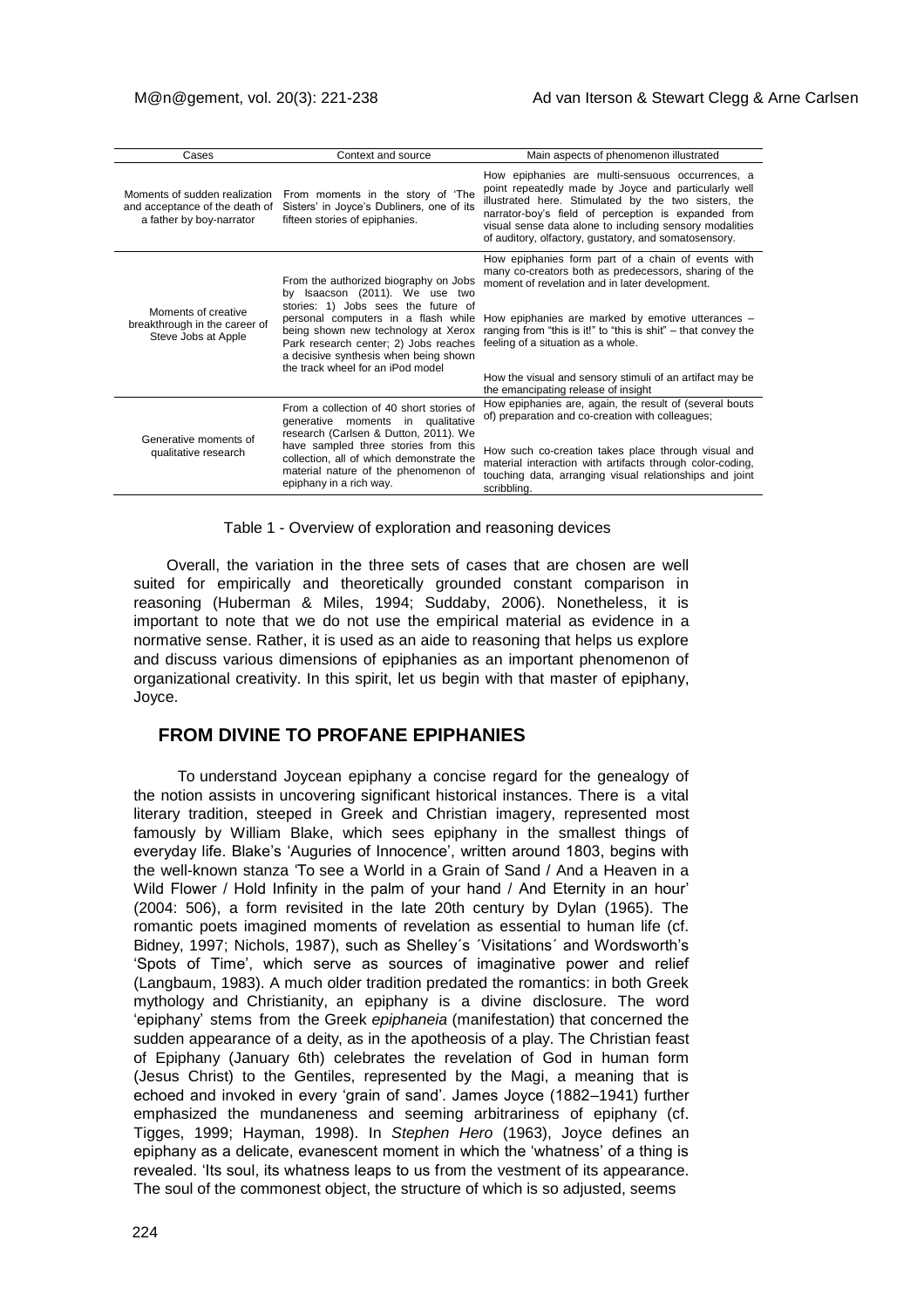to us radiant. The object achieves its epiphany' (Joyce, 1963: 213). In these moments the fictional character is shown the truth about her/himself and the situation s/he is in (Joyce, in *Portrait of the Artist as a Young Man*, 1992: 203). When readers are sensitive, they might also experience the revelation.

Art historian Beja (1971: 16) follows Joyce´s view in advocating that the 'criterion of insignificance' be applied when deciding whether a manifestation is to be labeled as an epiphany. Easily overlooked, an illuminative moment, at the time seemingly insignificant to the person experiencing it, may qualify as 'epiphany'. In line with this criterion, Beja defines a Joycean epiphany as 'a sudden spiritual manifestation, whether from some object, scene, event, or memorable phrase of the mind–the manifestation being out of proportion to the significant or strictly logical relevance of whatever produces it' (1971: 72-73). One is alerted to the non- rational, non-linear and spontaneous nature of epiphany – sometimes only realized as such when the individual insight is afforded a broader social or organizational context – when an insight becomes a manifestation. Such epiphanies should not be sought among the gods but among men and women, especially in 'casual, unostentatious, even unpleasant moments' (Ellmann, 1982: 83). It is advised that we record these everyday epiphanies (cf. Paris, 1997) with intense care, comprehending that they themselves are delicate and evanescent as well.

In sensing epiphanies one affirms Joyce's conviction that the author, as an impersonal agent, has to be 'humble before the laws of things' and ready 'to strip himself of all but his mere agency' (McLuhan, 1962: 252). Agency implies a readiness to profit from experience. From *Dubliners* (Joyce, 1996) to *Finnegans Wake* (Joyce, 1999), Joyce's works thrive with moments of insight and understanding (e.g. Hendry, 1946; Scholes & Kain, 1965; Walzl, 1965). Let us zoom in on *Dubliners*, which was intended to be a series of 'fifteen epiphanies' (Ellmann, 1982: 125).

## **ILLUSTRATION ONE: JOYCE'S** *DUBLINERS*

McLuhan (1962), a keen student of James Joyce's oeuvre, argues that it is not only the 'labyrinth of cognition' in which Joyce made himself at home, tracing and retracing with delicate precision but also the 'labyrinthine structure of the eye', the 'labyrinth of the inner ear', etc. Valente, a literary promoter and onetime collaborator of McLuhan, expounds that Joycean epiphanies involve a combination of different physical senses (Valente, 2000). Moments of revelation are enabled by the concurrence of two or more sensual stimuli, such as a visual *and* a hearing sensation. In *Dubliners* (for a recent critical introduction, see Thacker, 2006), epiphanies usually comprise a confrontation of the eye with another sense: often the ear and, to a lesser extent, the nose. In the opening story, 'The Sisters', the narrator, a knowledgeable boy, struggles to acknowledge that Father James Flynn, who tutored him in history, religion and literature, is dead. Father Flynn had suffered from a stroke and the rumor had spread that he had finally died. That night, images of death haunt the boy. He tries to negate his dreadful visions. The following evening, the boy visits Father Flynn's house, where the sisters Nannie and Eliza, observe the ritual of the wake besides his bed. Even when he is on his way to the house of the deceased, the boy still hopes once again to see his warm smile: 'The fancy came to me that the old priest was smiling as he lay there in his coffin. But no. When we rose and went up to the head of the bed I saw that he was not smiling. There he lay, solemn and copious, vested as for the altar, his large hands loosely retaining a chalice.' At this point the narrator finally accepts the fact of the priest's death. He feels free rather than mournful. That is his epiphany: a manifestation, a flash of awareness and an all- inclusive moment of realization and ensuing growth of the boynarrator. The epiphany is in this brief passage, one that summarizes the themes and symbolism of the whole story and collection.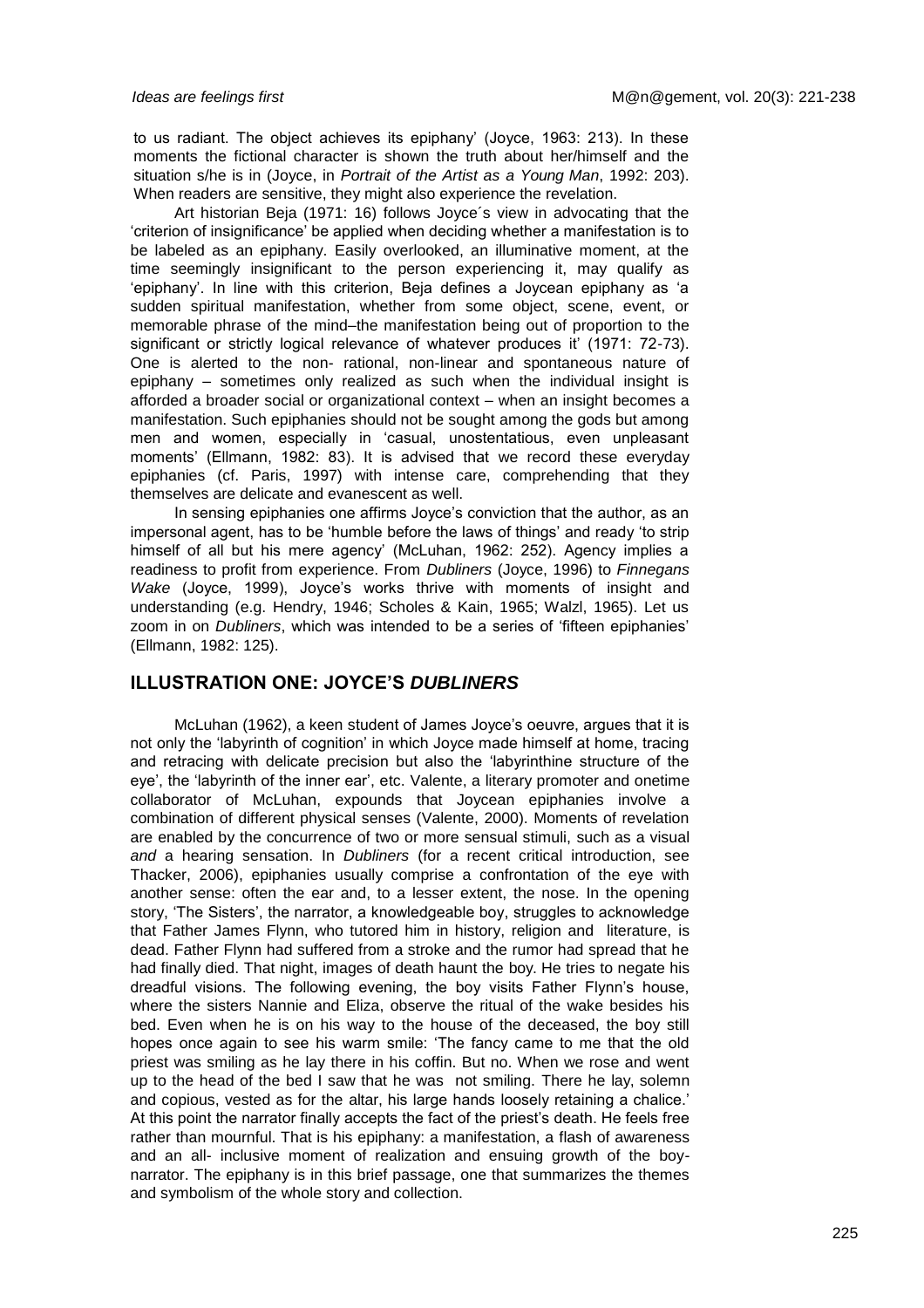In *Dubliners* nearly every figure suffers from a deficit that results from depending solely on the sense-data available through eyesight, except in those rare moments that comprise a confrontation of the eye with one or two other senses (often hearing) that lead from unawareness to the awareness of one's own situation. In fact, the boy-narrator in 'The Sisters' experiences the most 'multi-sensual' epiphany possible. His incomplete way of perceiving only through visual sense data is replaced by one that includes all five sensory modalities at once – i.e. visual, auditory, olfactory, gustatory, and somatosensory. The two sisters in the story trigger the transformation: they activate the boy's senses of touch, smell, taste, hearing and sight. After Nannie allows him to see the dead priest such that his real 'whatness' (not as a smiling person but as one deceased) becomes evident, the metamorphosis is set in motion. Father Flynn's hypnotic spell begins to break. The boy is no longer able to recite his memorized prayers but is distracted by an old woman's muttering (*hearing*) and the heavy odor of the flowers (*smell*). The boy becomes entirely aware of the predicament of his situation through the acoustic revelation of Eliza. With her bad grammar and silly misuse of words, she comes from an oral rather than a literate, visual world. From Eliza, the boy hears about the priest's physical and spiritual paralysis: '"Ah poor James!" said Eliza. "He was no great trouble to us. You wouldn't hear him in the house any more than now"' (p. 14). The epiphany is complete, in terms of the five senses, when the boy, kneeling before the corpse, has also *touched* the ground and *tasted* the wine. Through the switch into these other senses the boy realizes that the priest now dead constituted the world he experienced: a literate world that relied on the books of the church for information, thus using the eyes framed only by the Church's teaching to navigate being in the world. Like all the other citizens of Joyce's Dublin, the narrator lives in a world of sterile fragmentation, of isolation of the senses.

Despite the turn towards the mundane that Joyce makes regarding epiphany, his whole conception of the phenomenon resonates with romantic mysticism, notably when it concerns the role and calling of the epiphanyreceiving author. In the next section we will see that various scholars of modernist literary epiphany also hang on to the transcendent aspect, while at the same time adding valuable insights about other aspects of epiphany, such as its unexpected, noetic, and, above all, its mundane and multi-sensuous nature.

## **CHARACTERISTICS OF MODERNIST LITERARY EPIPHANY**

In trying to capture the evanescent phenomenon of literary epiphany, Lamb (2010: 162) draws on William James' (1902/2009) distinguishing of four basic characteristics of mystical experiences. First, they are *ineffable*: no adequate report of the experience's contents can be given in words. Second, they have a *noetic* quality: mystical states, although similar to states of feeling, are also experienced as states of knowledge: insight into depths of truth unexplored by the discursive intellect. Third, they are *transient*: mystical states can't be sustained for long and when they fade one can only imperfectly reproduce them in memory. Finally, they are characterized by *passivity*: although mystical states may be facilitated by preliminary voluntary operations (such as fixing one's attention, going through certain bodily performances, chanting a mantra), once elevated consciousness has set in, the persons feel as if their will is suspended, indeed, sometimes as if they were grasped and held by a superior power (cf. Weik, 2012, who, in her attempt to link creativity to institutional theory, argues that the role of fate and chance is particularly important in specific cultural settings). Correspondingly, Lamb suggests that epiphanic manifestations occur suddenly, emerging from the trivial or mundane and that it is because of these features that they are unexpected, delicate and evanescent. Epiphany 'comes and then disappears in the twinkling of an eye, sinking deep down into the unconscious. It is the job of the writer to record it, to keep it tethered to a plane of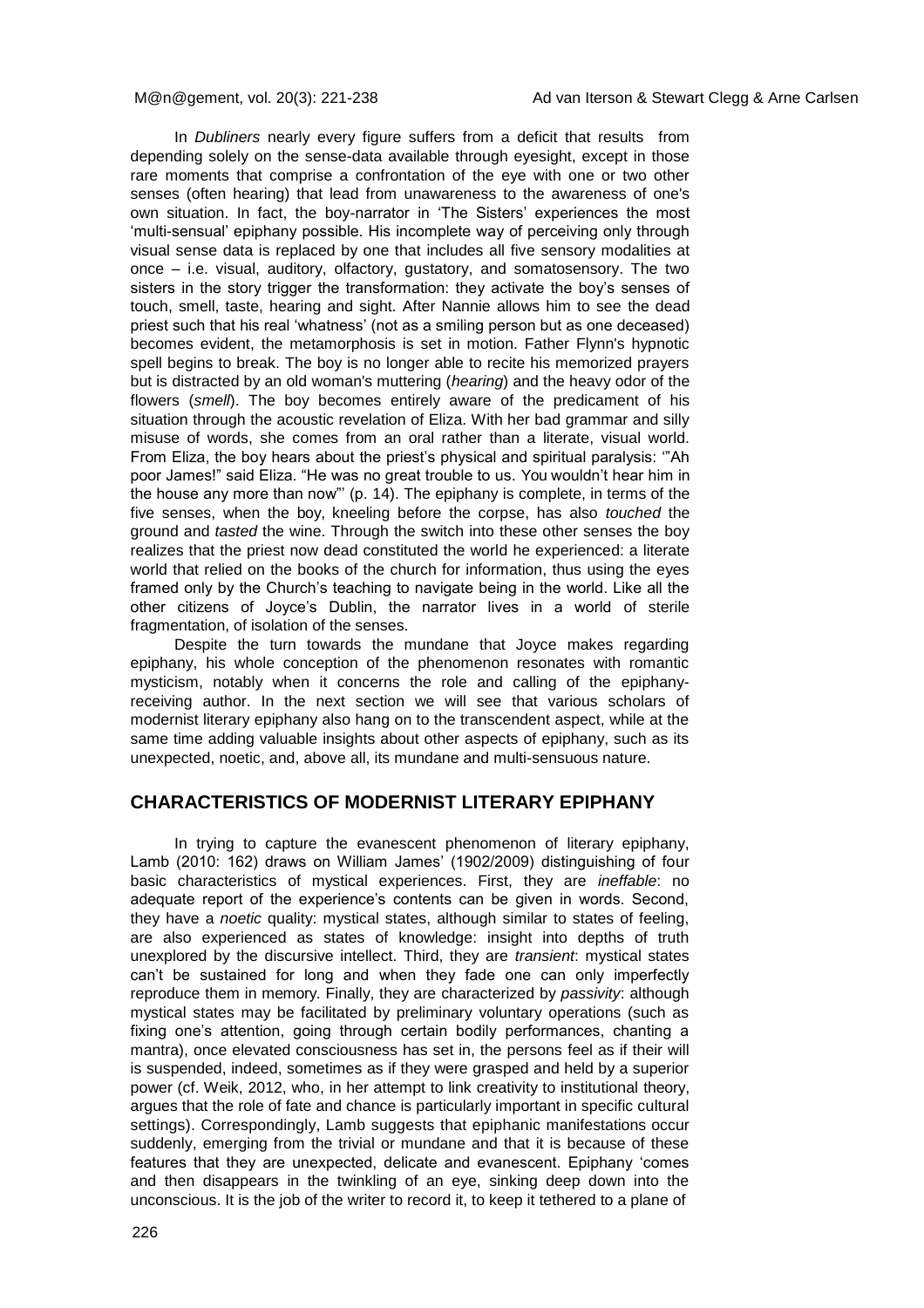conscious accessibility even as it also dives down into the soul of the character experiencing it, thus capturing it and transmuting it into literature' (Lamb, 2010: 162).

Taylor´s (1989) definition of epiphany, in noting spiritual significance, underscores James' knowledge aspect. For Taylor, an epiphany is 'the locus of a manifestation which brings us into the presence of something that is otherwise inaccessible, and which is of the highest moral and spiritual significance […]' (p. 419). The experience of epiphany brings into presence an understanding otherwise inaccessible. According to Lamb (2010: 164), Joyce succeeded in recording epiphany before it faded away *only through embodying it in his fiction*. Whereas Plato saw art merely as imitation, later conceptions of art emphasized its capacity to create something entirely new, *ex nihilo*.

Arguably, the eye has been the dominant sense in the Western tradition and the one that is most closely linked to the cognitive aspect of human functioning; hence its primacy in philosophical accounts of knowing through sense data (Russell, 1910). Epiphanies can help to overcome the problem of sole dependence on visual sense data by disturbing potential interpretation reliant only on what is taken to be before the eye with the other senses (Valente, 2000), a conclusion that corresponds with Langbaum's (1983) claim that an epiphany is an experience that must be physically sensed, implying that the revelatory moment can never be purely cognitive. The notion of epiphanies being multi-sensuous moments adds to the characteristics distinguished by Lamb and, indirectly, James.

Although Joyce's *Dubliners* is charged with a feeling of impotence and loss, in 'The Dead', the final story, it also offers a way out of the labyrinth of existential dread. The protagonist Gabriel Conroy confronts, through an acoustic epiphany, his self, his matrimony, his past and future. He proves able, by putting all his senses to use, to confront his present predicament, overcoming his conceited isolation and becoming one with the living and the dead, with the whole of humanity. Gabriel's 'case' shows how such multi-sensuous 'prepping' (Carlsen, Clegg & Reijvik, 2012) can lead to a breakthrough<sup>1</sup>.

Summing up our discussion so far: Epiphanies can be characterized as emerging from daily activity, occurring suddenly, being unexpected, delicate, evanescent, ineffable, and multi-sensuous, having a noetic quality, while the receiver´s role appear largely passive. All in all, as in Christianity, epiphany is a seen as a mystical manifestation. This fits well in the romantic heritage that permeates modernist thought. However, the one-sided emphasis on the passivity of the phenomenon may be questioned, and there are other gains to be made by moving away from the mysticism that still surrounds modernist literary conceptions of epiphany.

## **EPIPHANIES AS EMBODIED, FELT QUALITIES IN EXPERIENCE**

Challenging and complementing the literary tradition, we propose that epiphanies be regarded as embodied and felt moments by which experience is punctuated, explored and transformed. One early set of ideas of embodied experiences is evident in Marx's *1844 Economic and Philosophic Manuscripts*. In the 'Critique of the Hegelian dialectic and philosophy as a whole', Marx makes much of the abandonment of abstract thought, thought that is 'sans eyes, sans teeth, sans ears, sans everything' (Marx, 1844/1959:74). It is only through sensuous being in the world, through the use of all the senses and not simply reliance on abstract reasoning, that the isolated subjects can realize that they are not alone, that they exist not only

1.'The Dead' was a transition piece in Joyce's oeuvre as he moved from the detached, literate world in *Dubliners* to recover the pre-literate world of emotion and intuition in *Ulysses*  (2016) and above all *Finnegans Wake* (1999) (Heller, 1996).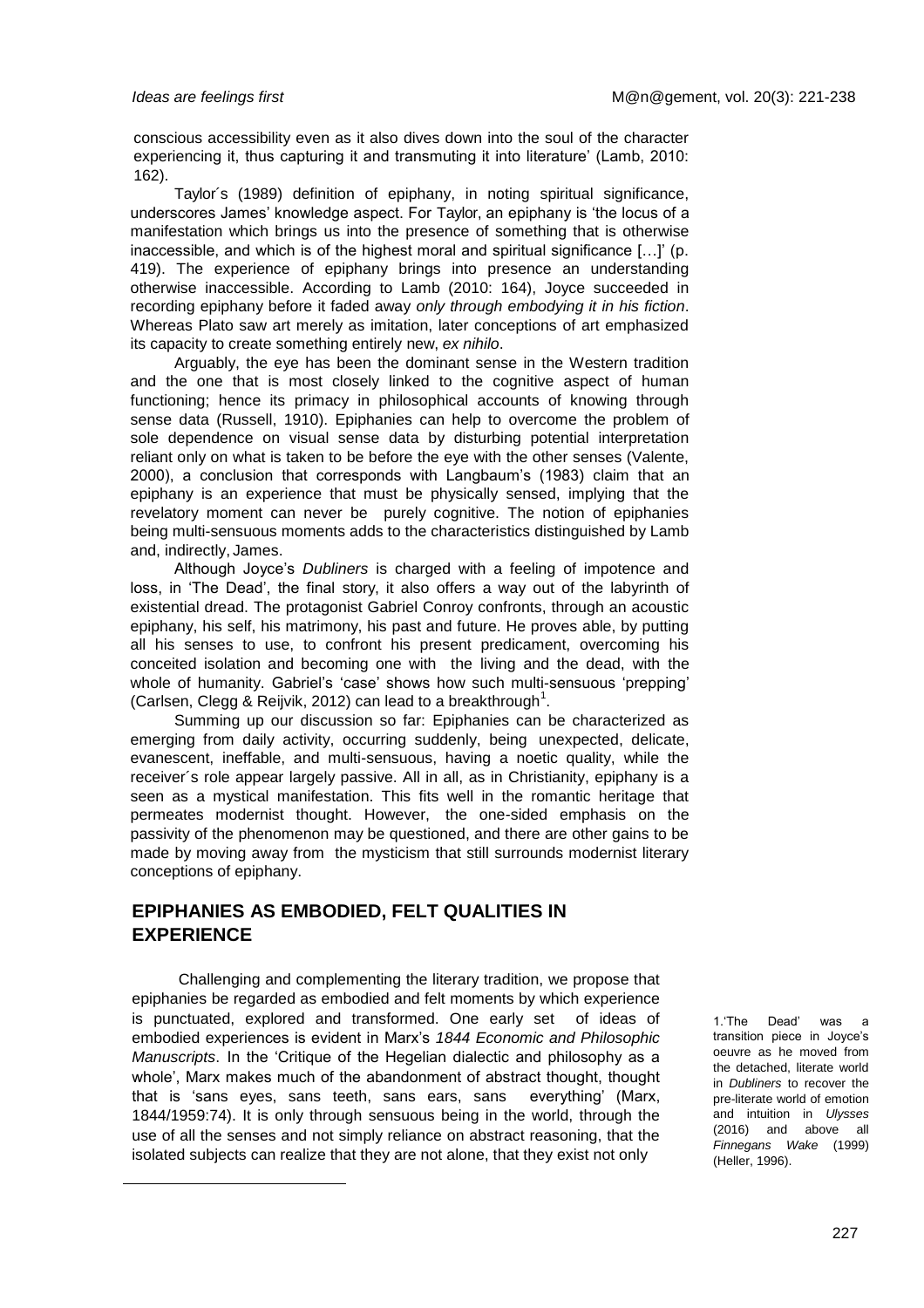as an object in itself but as subjects in and for themselves and others.

What Marx might have intuited in general terms has recently seen much greater development and extension. Mark Johnson (2007) synthesizes strands of philosophy and neurophysiology to argue that humans receive ideas and insights, learn, and produce meaning through organism– environment transactions and patterns of feeling arising from such interactions. First, there are stimuli from bodily movement and sensory-motor engagement in situational interactions that occur within ongoing experience (such as a team meeting or a serendipitous encounter or the boy-narrator in 'The Sisters'). Some of these stimuli (e.g., peak moments in the discussion) elicit complex neural, chemical and behavioral responses, which largely take place automatically and outside conscious awareness (Johnson, 2007: 56–7, 61–5). One may think of these responses as emotions. Some of these emotional responses may be registered as a felt pattern (breakthrough, opening, reversal, movement) capturing the sense of the moment or the situation. These felt patterns are consciously experienced bodily processes. The qualitative awareness of our bodily sensations and emotional responses are called feelings. New meanings arise from, and lead back to, such processes. Furthermore, Johnson (2007, Chapters 4 and 5), in line with early pragmatists, surmises that new meanings come to us as unifying wholes that are best thought of as a pervasive quality of a situation that only later is discriminated into objects, properties, and relations.

> An identifiable, meaningful experience is not merely emotional or *merely* cognitive, or *merely* practical. It is all of these at once and together. It is called *emotional*, after the fact, when the felt quality of its affective valence is being stressed. It is called *cognitive* when one is interested primarily in the distinctions, associations and connections of thoughts that arise through the course of the experience. It is labeled *practical* when one wishes to profile its outcome and the interests it can serve (Johnson, 2007: 74, italics in original).

Following Johnson, we may say that new creative ideas in organizations arise as a felt pattern of some pervasive quality of a situation, be it a workshop, a client meeting, an informal conversation, or an individual contemplation, which only afterwards are distinguished as an object, an intellectual general proposition about some phenomenon in the world, or as a new product or service.

Johnson's work is particularly significant because it opens up regard for epiphanies as a mainstream phenomenon in creative work. New understandings come to people as feelings first. If all insights of some significance–and particularly the ones conceived from complex situations with a large number of diverse inputs–are first experienced as a feeling, then might not epiphanies be seen in much the same way? Are epiphanies not best thought of as upheavals of the more general phenomenon of how people feel ideas? To aid further reasoning here, let us look at two sets of examples from creativity in organizations.

#### **ILLUSTRATION TWO: STEVE JOBS – 'THIS IS IT!'**

In Walter Isaacson's biography about the life and work of Apple cofounder Steve Jobs, there are several moments where Jobs is described as having sudden flashes of insights that prove decisive for later developments and where he is obsessive in conveying these insights to his co-creators and other stakeholders. One such event occurs when Jobs and a few colleagues at Applewent to Xerox's Palo Alto Research Center in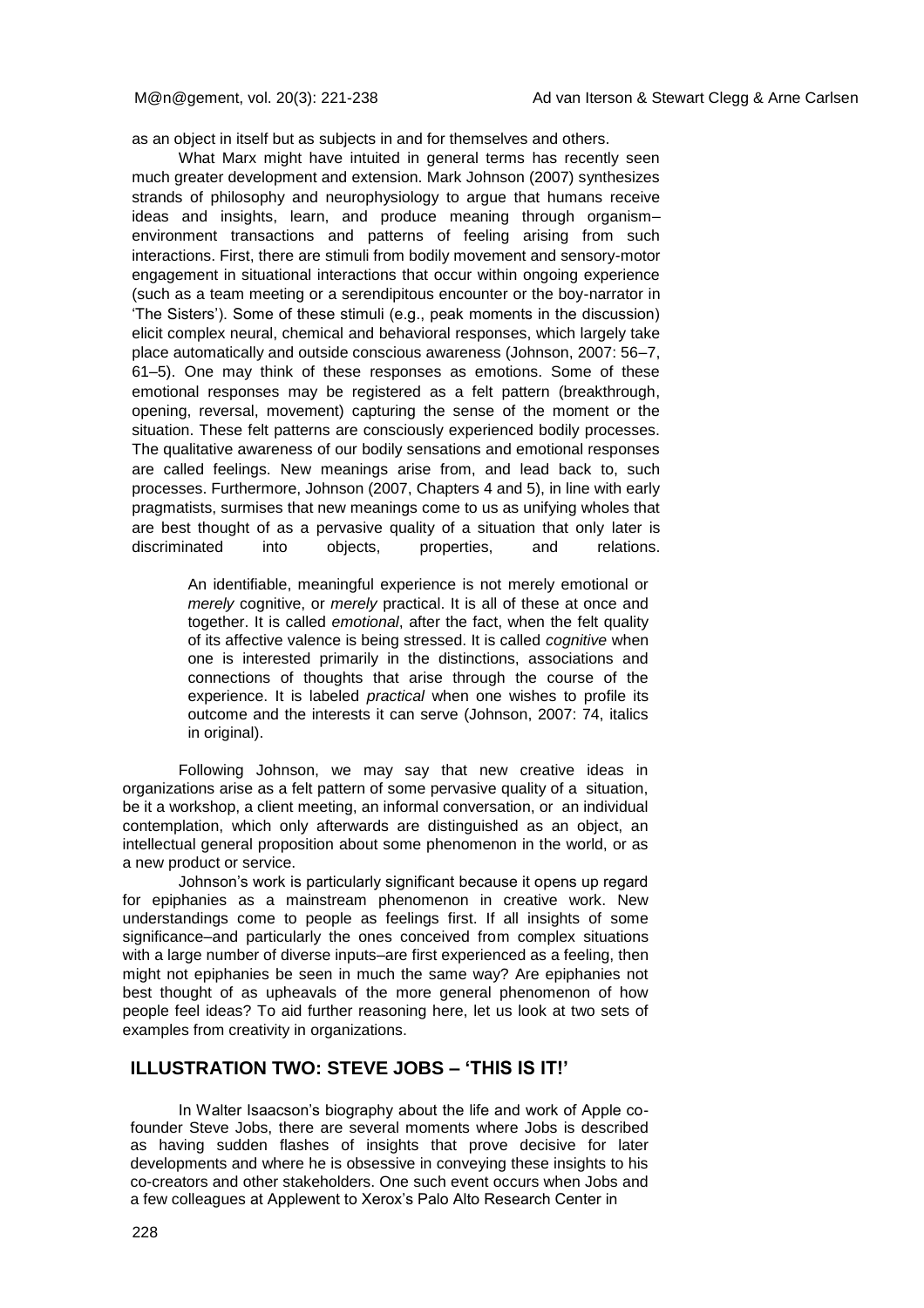December 1979 to see work on the graphical user interface. Upon being shown what at the time was pioneering and proprietary technology – including networking of computers, object oriented programming and, in particular, a graphical user interface enabled by a bitmapped screen – Jobs reportedly became so excited that he literally started hopping around, shouting and waving his arms in excitement (Isaacson, 2011: 97). While driving back to the Apple office, Jobs exclaimed heatedly to his colleague that 'This is it!' and 'We've got to do this!' In an interview later, Jobs recalled that the moment made him 'see what the future of computing was destined to be' (Isaacson, 2011: 98, see also Cornelissen, 2013).

What triggered this epiphany for Jobs? One factor was obviously a lifetime of thinking about, experimenting with and bringing into being userfriendly technology. In this case, the technology shown to Jobs resonated with a long-term vision for what personal computers should look like. Another antecedent is physical engagement. It seems clear from several episodes in Isaacson's book that Jobs loathed slide presentations and preferred to be shown physical objects that he could touch, inspect and play with. Apple's chief designer, Jonathan Ive, tells of a room in Apple's design studio where all prototypes are laid out for display, to be dealt with as tactile and aesthetic objects. When he was still in good health, Jobs used to come to the room every day to feel the products in his hands while discussing the future of the company. Said Ive: 'Looking at the models on these tables, he can see the future for the next three years' (Isaacson, 2011: 346).

The need for embodied, visceral stimuli for epiphanies to happen is also exemplified in a session in April 2001 where Jobs and colleagues were discussing potential designs and business models for what is now known as the iPod/iTunes nexus of products and services. Things apparently fell into place when Jobs was shown the track wheel for an iPod model, a wheel allowing users to scroll through hundreds of songs in no time: 'This is it!' shouted Jobs (Isaacson, 2011: 387). It proved to be so in the following years. We shall have more to say about Jobs, but let us first visit another context.

## **ILLUSTRATION THREE: QUALITATIVE RESEARCHERS EXPERIENCING GENERATIVE MOMENTS**

The collection we draw from here was partly inspired by literary theory in terms of capturing and presenting stories of 40 generative moments from everyday research, told by both new and established scholars (Carlsen & Dutton, 2011). Two of the themes that marked all stories were the felt nature of research – whether in moments of wonder, relating, despair, doubt or movement – and the importance of embodied, physical engagement in research. This is exemplified in a story by Kjersti Bjørkeng (2011), who when feeling frustrated by what seems a complete standstill in understanding, is engaged by a colleague who helps her get back on the right track. Key to their interaction is joint scribbling:

> I feverishly drew a sketch in my field notes, trying to visualize. Grete grabbed the pen, adding to it. The sketch is quite crude; a row of ellipse-shaped circles connected by hard-penned, layer on layer stars almost ripping holes in the paper. 'So' Grete said, leaning back a little, looking at the drawing, 'could we say there is a history of relative progress here, disrupted by these explosions seemingly going nowhere?' (Bjørkeng, 2011: 102-103)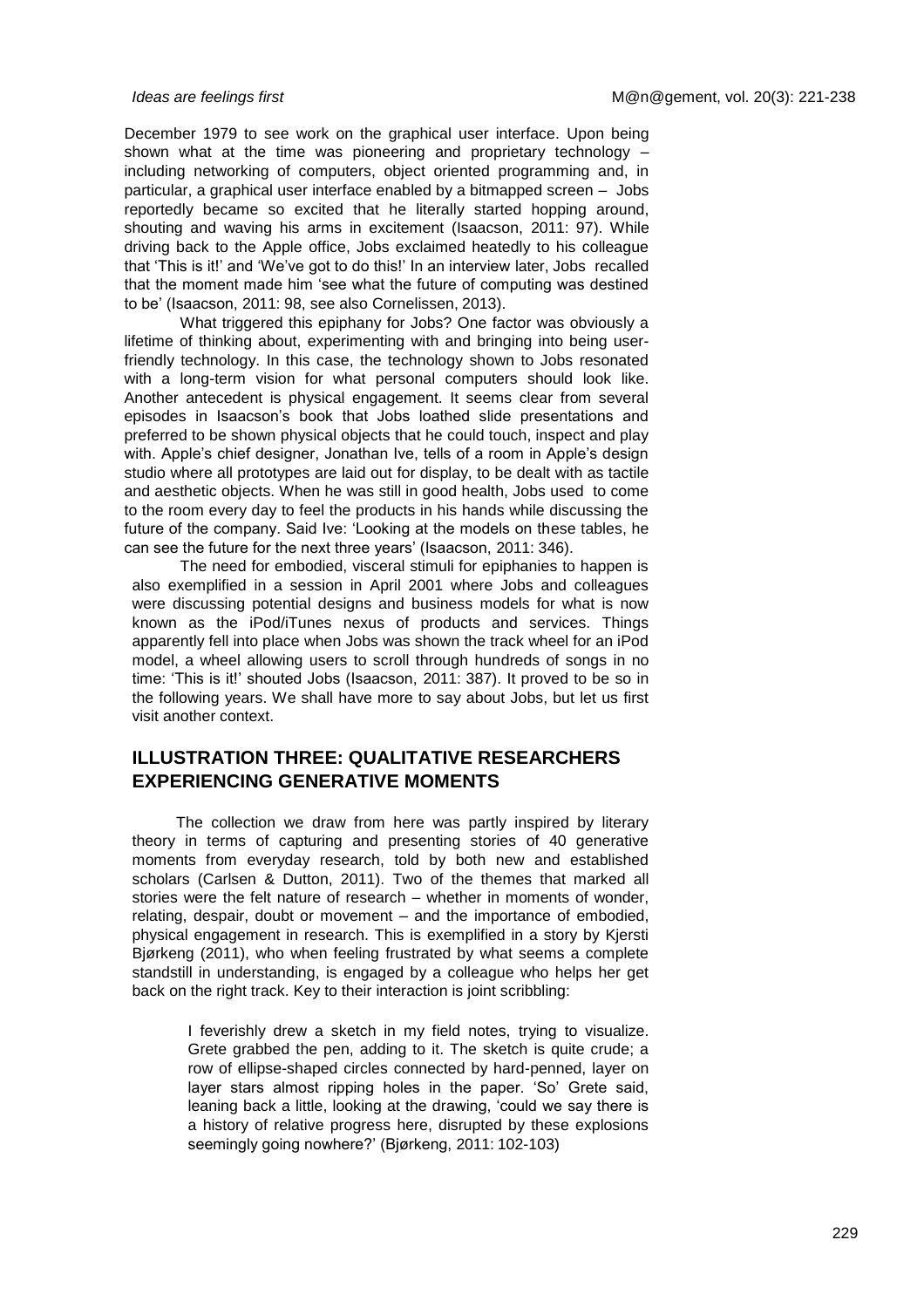Later, as Bjørkeng returns to her field notes, after the sketched model has been much further developed, the ferocity of the initial model draws her back and makes her re-engage with the insights it represented.

In another example, Natalie Cotton (2011) creates a map-like structure of the organization she is researching when trying to overcome the ennui occasioned by being lost in line-by-line coding. She started with mind-mapping software, marking informal and formal relationships between people in the case organization, moving on to color code their different types of roles, then printing out several pages, taping them together and putting them on the wall. Next, Cotton attached post-it notes with transcripts from interviews and assigned codes on the map. After several rounds of re-arranging, re-printing, and re-posting notes, a eurekalike moment occurred as Cotton suddenly started to make sense of the codes and relationships now made visual. The moment marked the transition to productive movement in her analysis.

The examples from Bjørkeng and Cotton are paralleled by how Lé and Jarzabkowski (2011) experienced a breakthrough in analysis after months of analytic efforts and scrutiny of 25,000 pages of data. The moment arrived by literally touching data on a whiteboard, using 'colored pens to capture thoughts, themes and patterns, iteratively organizing data into temporal phases and ultimately explanatory processes' (p. 130). In all these examples, the moments of epiphany come about through bouts of physical engagement, sketching, mapping and using post-it notes and other artifacts.

## **FOUR QUALITIES OF THE PHENOMENON**

The examples both from Steve Jobs and these qualitative researchers point to at least four qualities of epiphanies in everyday creative work, qualities that reverberate from and deepen the insights of Joyce and Johnson.

#### FOLLOW A HISTORY OF PREPARATION AND PERSISTENCE

First, it is important to note that the epiphanies do not arise from out of nowhere. They are not really 'pennies from heaven' in the sense of coming to people without some history of prior engagement with the data, be that questions, knowledge, hunches or other input that are combined into new insight. Rather, epiphanies are a consequence of preparation in inquiry, sometimes after years of trials and tribulations. Steve Jobs' epiphanies form part of a long sequence of explorative and experimental work activities, by Jobs and colleagues. In the stories from qualitative researchers, the epiphanies clearly follow from intense bouts of preparation and persistence. Thus, one way to think about epiphanies is to see them as demarcating a particular moment, or perhaps mode, of creation, albeit that no linearity can be assumed. Graham Wallas, who is frequently credited as the grandfather of creativity research, famously distinguished four stages in the creative process (Wallas, 1926): preparation, incubation, illumination, and verification. Gradually, research efforts on the processes that can be categorized under the preparation and verification stages of the model have increased in focus, but it is still scarce (Hélie & Sun, 2010; see also Mainemelis, 2001). Broadening our understanding of active preparation for revelatory moments is vital to be able to cultivate the phenomenon of epiphanies in the workplace.

In this respect, epiphany is a close relative to serendipity: the unsought but valuable discovery of a solution to a given problem while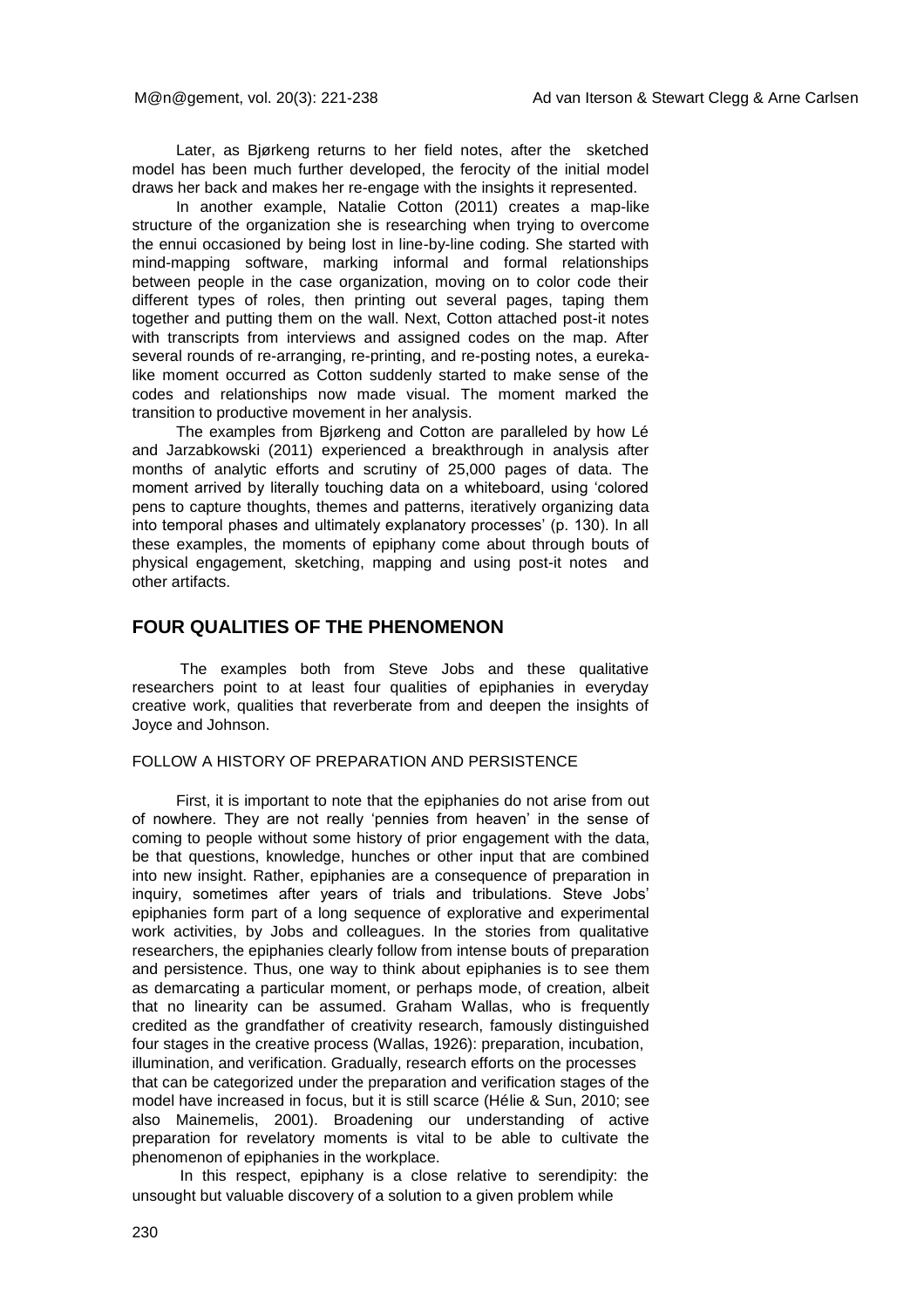looking for the answer for a different problem (Cunha, et al., 2010; Fine & Deegan, 1996; Merton & Barber, 2004). Making a serendipitous discovery is far from a purely passive process. Van Andel (1994: 631) defines serendipity as 'the art of making an unsought finding'. One has to have the capacity to make unintentional discoveries and to be able to value them for what they offer. It takes knowledge, experience, vision and phantasy, argues Van Andel, to know what one can expect if a new solution 'befalls' one. Similarly, Erdelez (1995; 1999) describes epiphanies as something one actively does, a way of actively seeking out and encountering new input and information, paralleling prepping for epiphanies. Epiphanies in organizations, too, can be seen as typified by 'effort and luck joined by alertness and flexibility' (Denrell, Fang & Winter, 2003: 978).

#### NOT ONLY BREAKTHROUGH BUT ALSO DOUBT, MOVEMENT, OPENING UP OR DISCONFIRMATION

Second, and in close parallel to the argument of Johnson (2007), epiphanies are not *solely* about the arrival of breakthrough ideas. Epiphanies may not only be the illuminating highlight of inquiry but also start or change its process. As exemplified by the story of Bjørkeng, epiphanies may also mark an arrival at decisive questions, feelings of frustration, doubt and even disgust. One of the more interesting and contrarian elements of Isaacson's biography, one that cleverly avoids the pitfalls of one-sided celebration, is its discussion of the dark sides of Job's interactional styles. The phrase 'this is it!' seemed to be used by Jobs in parallel with 'this is shit!' – a comment frequently and heatedly addressed to co-workers, friends and service providers who failed to live up to standards set by Jobs. In this setting, it is interesting to note that 'this is it!' and 'this is shit!' may be seen as serving similar functions, namely being emotive markers of a felt understanding that only later is explicated. It is not relevant to address the controversy over Jobs' discourse and behavior (see Austin, 2012 for a balanced account) to realize that these exclamations were markers of small epiphanies in creative interactions. Both convey felt understandings whose sharing and reception may trigger explication processes and further bouts of idea development. Both are moments of dominant human agency for those receiving them. As exemplified in the biography:

> Atkinson taught his team to put Jobs's words through a translator. 'We learned to interpret "This is shit" to actually be a question that means, "Tell me why this is the best way to do it."' But the story had a coda, which Atkinson also found instructive. Eventually the engineer found an even better way to perform the function that Jobs had criticized. 'He did it better because Steve had challenged him,' said Atkinson, 'which shows you can push back on him but should also listen, for he's usually right.' (Isaacson, 2011: 122)

#### MANIFEST AS A SERIES OF MULTI-SENSUOUS OCCURRENCES

Third, epiphanies seem to arise from or involve a succession of multi-sensuous involvements. In this sense, it might be wrong to think about them as discrete, single moments. Rather they take place as a series of occurrences whereby people's embodied engagement with complex input make them receptive to new insights. The epiphany of Steve Jobs at Xerox Park unfolds as a series of moments, both during (hopping up and down) and after the presentation (the conversation in the car).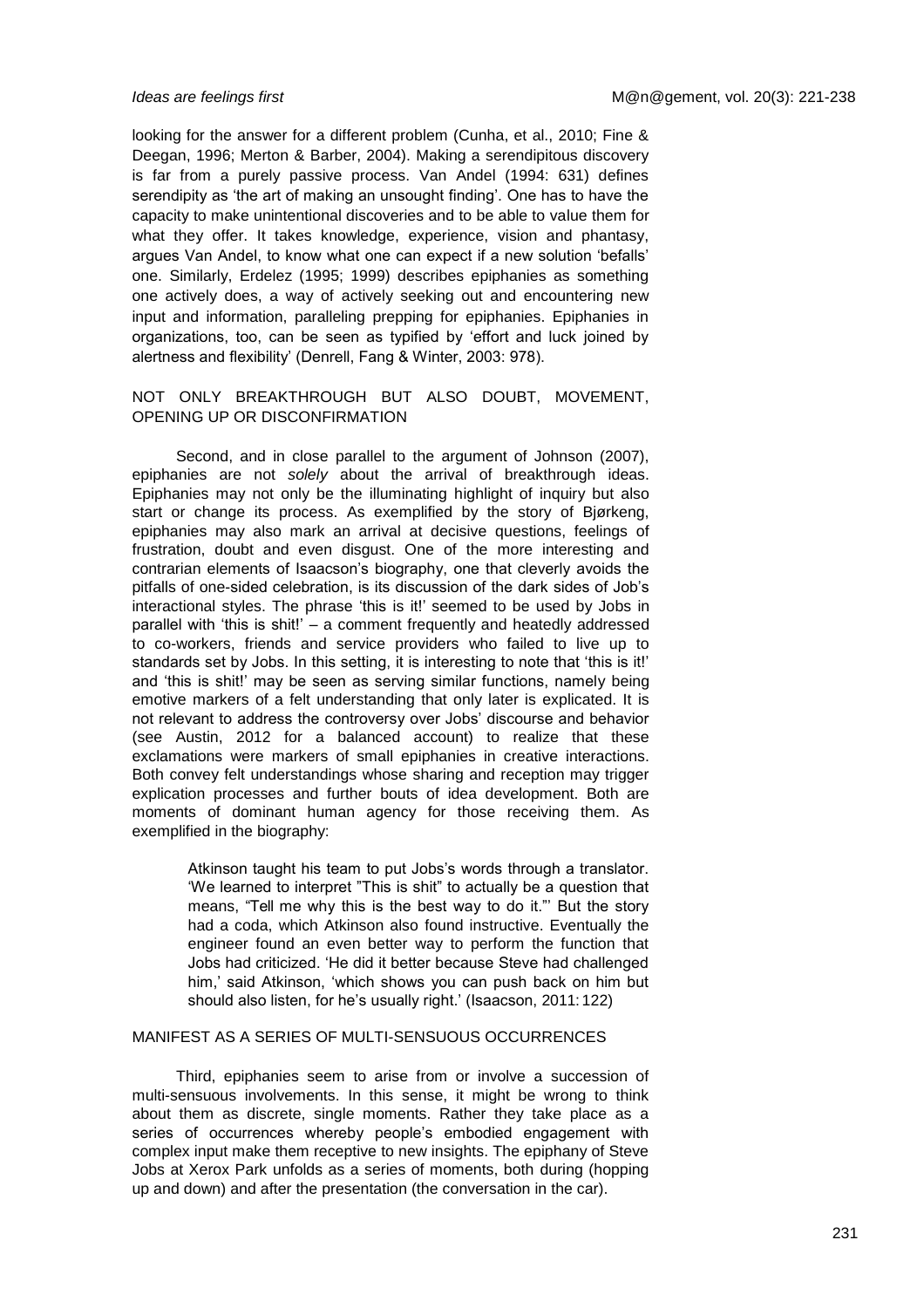Likewise, similarly to the story of the boy in James Joyce's 'The Sisters', the experiences conveyed in the tales of Bjørkeng and Cotton speak of a gradual enlargement of physical and sensory engagement with input that leads up to a breakthrough moment that, thereafter, continues and is revisited in the chain of understanding being produced.

The tendency to lift out only *one* moment from such a series of encounters is understandable. Once epiphanies are marked and conveyed they will often find their place in a story whose plot becomes the principal device by which canonical breaches from normalcy are put into a meaningful whole (Bruner, 1990). As in other forms of sensemaking (Weick, 1995), some epiphanies do indeed have a narrated retrospective ordering and tidiness that may suggest or impose, some sort of neat causality between the subsequent occurrences. The depths and spikes of sensory engagement may be retrospectively smoothed away, leaving us with cognitive schemas that are distilled remains of the feast of sensory encounters and felt understanding that led up to them.

Some scholars, such as James (1902/2009), emphasize the passive nature of epiphanies. Moments of reception in illuminating breakthroughs may require a form of openness and readiness that can be understood as passive. Others talk about epiphanies (Eerdelez, 1995, 1999), or peak experiences more broadly (Marotto, Roos & Victor, 2007), as being occasions on which people are galvanized into action. The prepping and further sharing and development of moments of epiphany leading up to and away from the "aha-s" are surely active. Sandelands and Carlsen (2013) have alluded to a similar duality between modes of experiencing wonder: there is a shuttling between arousal and immersion (a passive receptivity of wondering at) and an expanding intellectual search of finding explanation (a more active thrust of wondering about a phenomenon).

#### INHERENTLY RELATIONAL RATHER THAN INDIVIDUAL

Fourth, epiphanies may not be as individual as we believe them to be. The narrator-boy in Joyce's 'The Sisters' is accompanied during all steps of the focal event in his acknowledgement of Father James Flynn's death. Jobs and Bjørkeng share with others both during and after the epiphanic moment. For all three, other persons are directly part of producing the epiphany. Epiphanies are relational in their production, experience and subsequent sensemaking as significant. With Marotto et al. (2007) we may say that epiphany is a form of individual peak experience that does not necessarily lead to the peak performances we associate with collective creativity. Ideas are co-produced and only escape private oblivion when articulated, materialized, shared and developed with others. An epiphany not told and retold never enters into contact with the ideas of others. It is akin to a hermit experience (Thompson, 2008). The continued *weaving* of an *intertextual mesh* is at least as important as the moment of conception. Thus we observe that epiphany is much more a social process than an individual one, which returns us to seeing creativity more as collective processes than as individual efforts and stable qualities of actors (e.g., Glăveanu & Lubart, 2014; Hargadon & Bechky, 2006; Sawyer, 2006).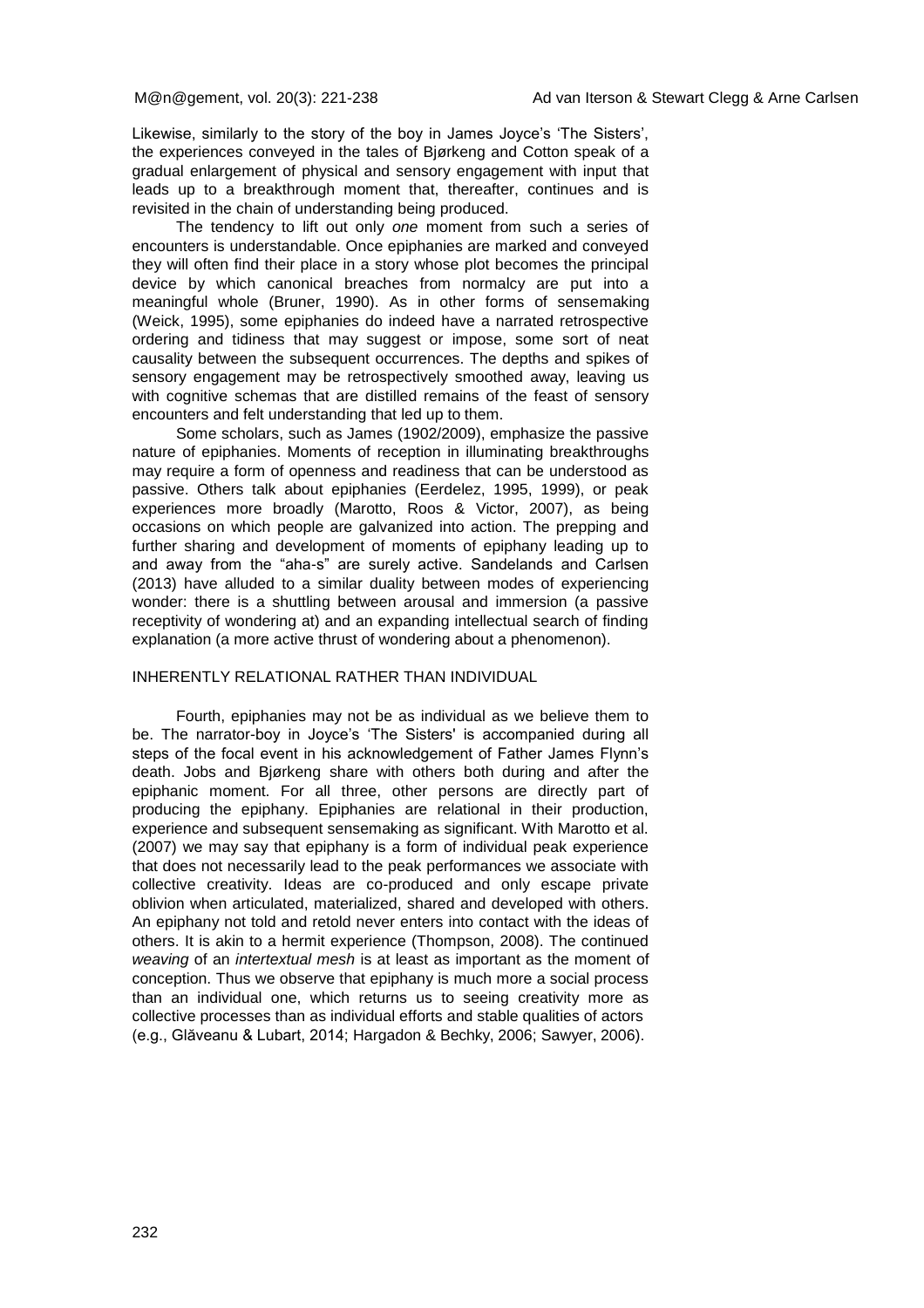## **CONCLUSIONS AND IMPLICATIONS**

William James once remarked that: '[w]e ought to say a feeling of *and*, a feeling of *if*, a feeling of *but*, and a feeling of *by* quite as readily as we say a feeling of *blue* or a feeling of *cold*' (James, 1890/1950, vol. I: 245- 246). The felt ideas we call epiphanies are these feelings of and, of *if*, of *why*, of *but* and *also* of '*this is it*!' and '*this is shit*!' – feelings that transpire in organizations, especially when they appear sudden, forceful and unexpected, despite being more or less implicitly or explicitly prepared. Understanding epiphany and its role in creative work means coming to grips with how ideas emerge, bottom up, from our tacit and relational embodied knowing. Epiphanies provide insights into a layer of creative work that unfolds beneath but never independent of our explicit handling of ideas. Ideas are continuously in the making through our sensory-motor engagements and interactions, before and after they reach their conceptual and propositional manifestations.

We have shown that epiphanies start from a felt experience of a rich whole that is full with possibility. Epiphanies are experiences that are both common (as they occur in everyday working life) and encompassing (involving different human senses). Donald Theall and Joan Theall, former co-workers of McLuhan, described an epiphany as 'a moment of intense clarity, [that] renders forth the specific nature of a material, verbal, or imaginary artefact, whether it is an object, an event or a turn of phrase' (Theall & Theall, 1989: 53). Whether, objects, events, wordings, epiphanies can show the 'specific nature' of a wide variety of occurrences. Or, to quote Joyce once more: epiphanies are moments in which 'the soul of the commonest object ... seems to us radiant' (Joyce in *Stephen Hero*, 1963: 213).

We have further argued that epiphanies are not without preparation, that they may apply to many phases of an idea process and that they arrive as a series of multi-sensuous and relational occurrences. With Sawyer (2006) and Napier (2010; Napier, Bahnson, Glen, Maille, Smith & White, 2009) we highlight that epiphanies should be seen as a series of small steps – a series of creative synthesis (Harvey, 2014) rather than as a sharply demarcated stage in linear processes. We have thus extended the understanding of epiphanies as feelings from collective practice rather than reserving the concept for the cognitive revelations of individuals.

We have also begun to unravel the processes by which epiphanies come to be in organizational life, in order to generate and warrant further empirical research. Areas that are still relatively under-explored are the transient, noetic and sensory qualities of epiphanies. All three may be seen as speaking to a form of esthetic readiness and sensibility that Anderson (2005) noted was key in abductive reasoning. In ordinary organizational practice, preparing for epiphanies may include putting oneself in a position where more than one sense is activated, such as walking, listening to music while writing, taking a bath, and other activities that are often labeled as 'indirect', even organized as 'refreshing breaks' (Kono & Clegg, 1998). The importance and significance of slack moments, of redundancy and porosity in time, of spaces for reflection (cf. Dechamp & Szostak, 2016, on the 'creative territory') rather than streamlined processes of productivity, cannot be underestimated in the generation of epiphanies.

As a collective endeavor, our examples point to the importance of the visual and material as part of the stimuli of sensorial preparations. Other things being equal, epiphanies may have the best chance of emerging when people engage physically (Carlsen, et al., 2012; Doorley & Kristensen, 2004; Witthoft, 2011) and visually (Ewenstein & Whyte, 2009; Majchrzak, More & Faraj, 2012; Meyer, Höllerer, Jancsary & van Leeuwen,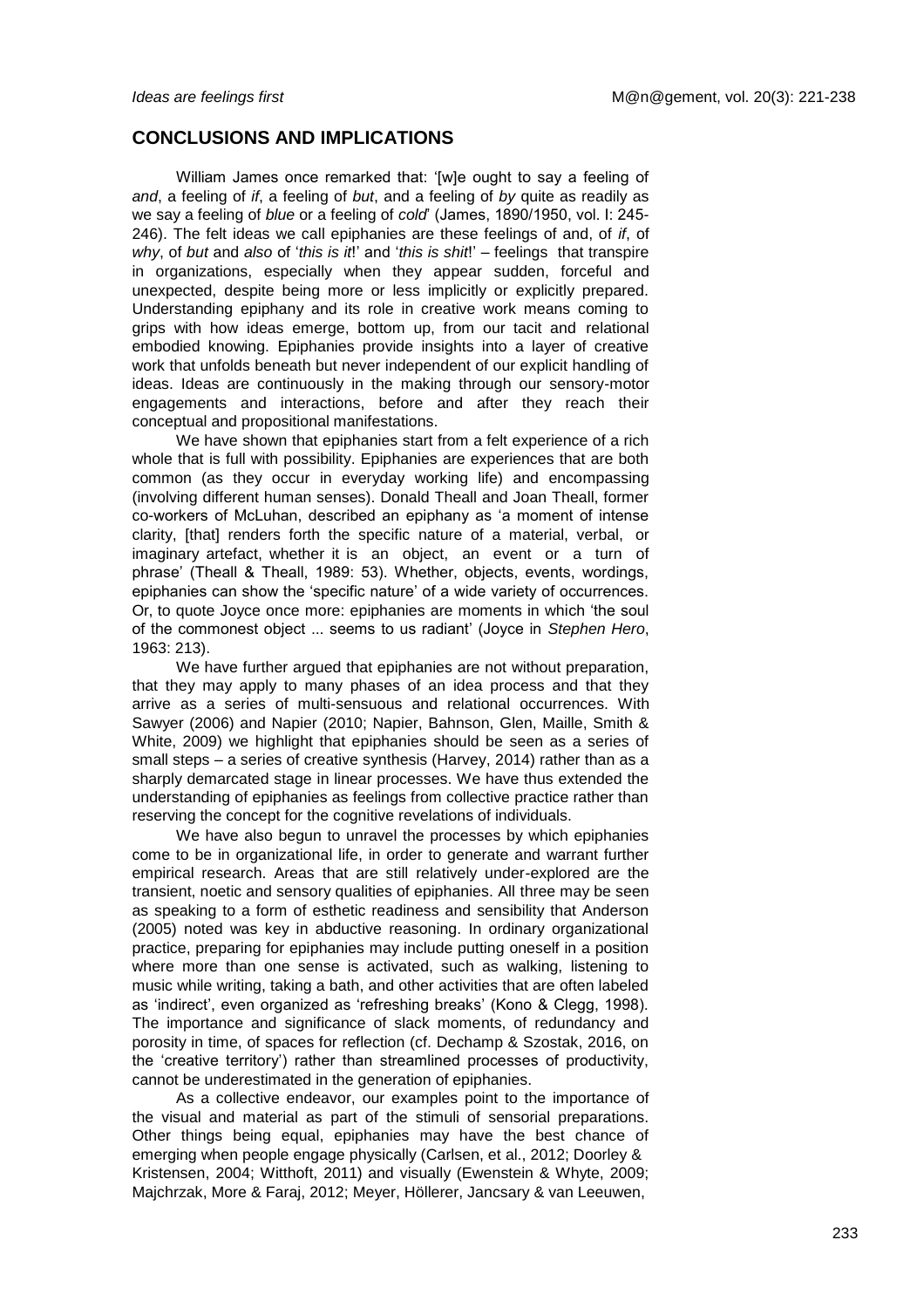2013) in preparatory interactions on ideas, though further research would be needed to unpack such a contention on a detailed level. Physicality not only enlarges sensory engagement but also seems to trigger collective playfulness (Mainemelis & Dionysiou, 2015; Sandelands, 2010) perhaps because epistemic objects like sketches and maps signal a level of provisional unfinishedness that invites play (Kelley & Kelley, 2013; Turkle, 2009). Famous architects, such as Frank Gehry, are well aware of this in the extensive use that they make of models when working (Naar & Clegg, 2016).

Physicality also speaks to the transient nature of epiphanies. As we saw in the example from Bjørkeng's (2011) qualitative research, recording the epiphany in interaction with her colleague, as our discussion of modernist literary epiphany also suggests, the import of writing down or otherwise marking moments of insight and discovery in the everyday is essential to capturing the epiphany sensed, if it is to be seized. Recording equals a voicing of fragments in search of a new whole (Majchrzak, et al., 2012). In this sense, both emotive utterances (such as those of Steve Jobs) and physical recordings such as scribbling, respond to the 'intense care' demanded of the literary author of epiphanic moments, the author who, in Joycean idiom, has to be 'humble before the laws of things'. Ultimately, capitalizing on epiphanies means noting the experience as quickly and as naïvely as possible in its bare appearance, without pushing it into a predetermined frame. Epiphanies should not be bereft of their full, open-ended meaning but work to preserve bottom-up sensory experience as a stimulus of imagination that may transcend people's pre-conceived schemas (Weick, 2006). In that sense, explaining, exploring to and making use of epiphanies in the workplace must adhere to the noetic ideals of preserving mystery, however transient it may be.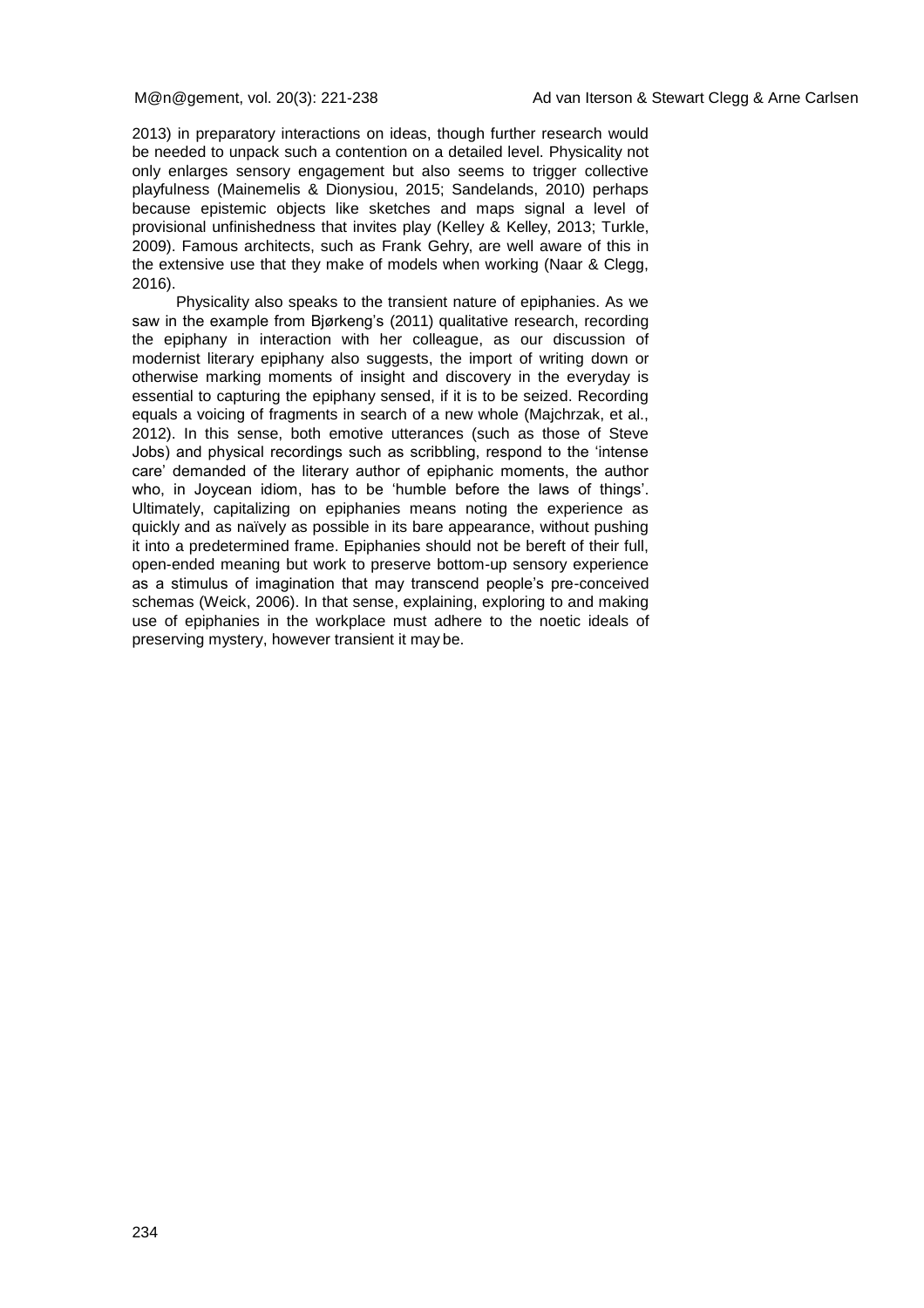#### **REFERENCES**

- Anderson, D.R. (2005). The esthetic attitude of abduction. *Semiotica*, 153(1/4), 9-22.
- Anderson, N., Potočnik, K. & Zhou, J. (2014). Innovation and creativity in organizations. A stateof-the-science review, prospective commentary, and guiding framework. *Journal of Management*, 40(5), 1297-1333.
- Augier M., March J.G. & Sullivan, B.N. (2005). Notes on the evolution of a research community: Organization studies in Anglophone North America, 1945-2000. *Organization Science*, 16(1), 85-95
- Austin, R.B., Devin, L. & Sullivan, E.E. (2012). Accidental innovation: Supporting valuable unpredictability in the creative process. *Organization Science*, 23(5), 1505-1522.
- Beja, M. (1971), *Epiphany in the modern novel*, Seattle: University of Washington Press.
- Bidney, M. (1997), *Patterns of epiphany: From Wordsworth to Tolstoy, Pater, and Barrett Browning*, Carbondale: Southern Illinois University.
- Bjørkeng, K. (2011). Engaging fertile frustration. In A. Carlsen & J. Dutton (Eds.), *Research Alive. Exploring Generative Moments in Doing Qualitative Research* (pp. 102-104). Copenhagen: Copenhagen Business School Press.
- Blake, W. (2004), *The complete poems*, London: Penguin.
- Bruner, J. (1990), *Acts of Meaning, Cambridge*, MA: Harvard University Press.
- Bucic T. & Gudergan, S.P. (2004). The impact of organizational settings on creativity and learning in alliances, *M@n@gement*, 3(7), 257 -273.
- Carlsen, A., Clegg, S.R. & Gjersvik, R. (2012), Idea Work. Lessons of the Extraordinary in Everyday Creativity, Oslo/London: Cappelen Damm/Palgrave.
- Carlsen, A. & Dutton, J. (Eds.). (2011). Research Alive. Exploring Generative Moments of Doing Qualitative Research. Copenhagen: Copenhagen Business School Press.
- Cornelissen, J.P. (2013). Portrait of an entrepreneur: Vincent Van Gogh, Steve Jobs, and the Entrepreneurial Imagination. *Academy of Management Review,* 38(4), 700-709.
- Cotton, N. (2011). Maiden voyage: Mapping the territory. In A. Carlsen & J. Dutton (Eds.), *Research Alive. Exploring Generative Moments in Doing Qualitative Research* (pp. 46-48). Copenhagen: Copenhagen Business School Press.
- Cunha, M.P., Clegg S.R & Mendonca S. (2010). On serendipity and organizing. *European Management Journal,* 28(5), 319–330.
- Dechamp, G. & Szostak, B. (2016). Organisational creativity and the creative territory: The nature of influence and strategic challenges for organisations, *M@n@gement*, 19(2), 61-88
- Denrell, J., Fang C. & Winter, S.G. (2003). The economics of strategic opportunity. *Strategic Management Journal*, 24(10), 977–990.
- Doorley, S. & Witthoft, S. (2011), *Make space: How to set the stage for creative collaboration*, Hoboken, NJ: John Wiley & Sons.
- Dylan, B. (1965), *Gates of Eden. Bringing it all back home,* New York, NY: Columbia.
- Ellmann, R. (1959/1982), *James Joyce*, New York, NY: Oxford University Press.
- Erdelez, S. (1995), Information encountering: An exploration beyond information seeking. Unpublished doctoral dissertation, Syracuse, NY: Syracuse University.
- Erdelez, S. (1999). Information encountering: It's more than just bumping into information. *Bulletin of the American Society for Information Science and Technology,* 25(3), 26-29.
- Ewenstein, B. & Whyte, J. (2009). Knowledge practices in design: the role of visual representations as epistemic objects. *Organization Studies*, 30(1), 7- 30.
- Fine, G.A. & Deegan, J.G. (1996). Three principles of Serendip: insight, chance, and discovery in qualitative research. International Journal of research. *International Journal Qualitative Studies in Education*, 9(4), 434–447.
- George, J.M. (2007). Creativity in organizations. *Academy of Management Annals,* 1, 439-477.
- Glăveanu, V.P. & Lubart, T. (2014). Decentring the creative self: How others make creativity possible in creative professional fields. *Creativity, Innovation and Management*, 23(1), 29-43.
- Hargadon, A. (2003), *How breakthroughs happen: The surprising truth about how companies innovate*, Boston, MA: Harvard Business Press.
- Hargadon, A.B. & Bechky, B.A. (2006). When collections of creatives become creative collectives: a field study of problem solving at work. *Organization Science*, 17(4), 484–500.
- Harvey, S. (2014). Creative synthesis: Exploring the process of extraordinary group creativity. *Academy of Management Review*, 39, 324–343.
- Hayman, D. (1998). The purpose and permanence of the Joycean epiphany. *James Joyce Quarterly*, 35(4), 633–655.
- Hélie, S. & Sun, R. (2010). Incubation, insight, and creative problem solving: A unified theory and a connectionist model. *Psychological Review*, 117, 994-1024
- Heller, V. (1996), *Joyce, decadence, and emancipation*, Champaign, IL: University of Illinois Press.
- Hendry, I. (1946 ). Joyce's epiphanies. *Sewanee Review*, 54, 449–67.
- Huberman, A.M. & Miles, M.B. (1994), *Qualitative Data Analysis: An Expanded Sourcebook*, Thousand oaks, CA: Sage Publications.
- Isaacson, W. (2011), *Steve Jobs*, New York, NY: Simon and Schuster.
- James, W. (1890/1950), *Principles of Psychology*, New York, NY: Dover
- James, W. (1902/2009), *The varieties of religious experience*, New York, NY: Library of America.
- Johnson, M. (2007), *The Meaning of the Body. Aesthetics of Human Understanding*, Chicago: Chicago University Press.
- Johnson, S. (2010), *Where good ideas come from: The natural history of innovation*, London: Penguin.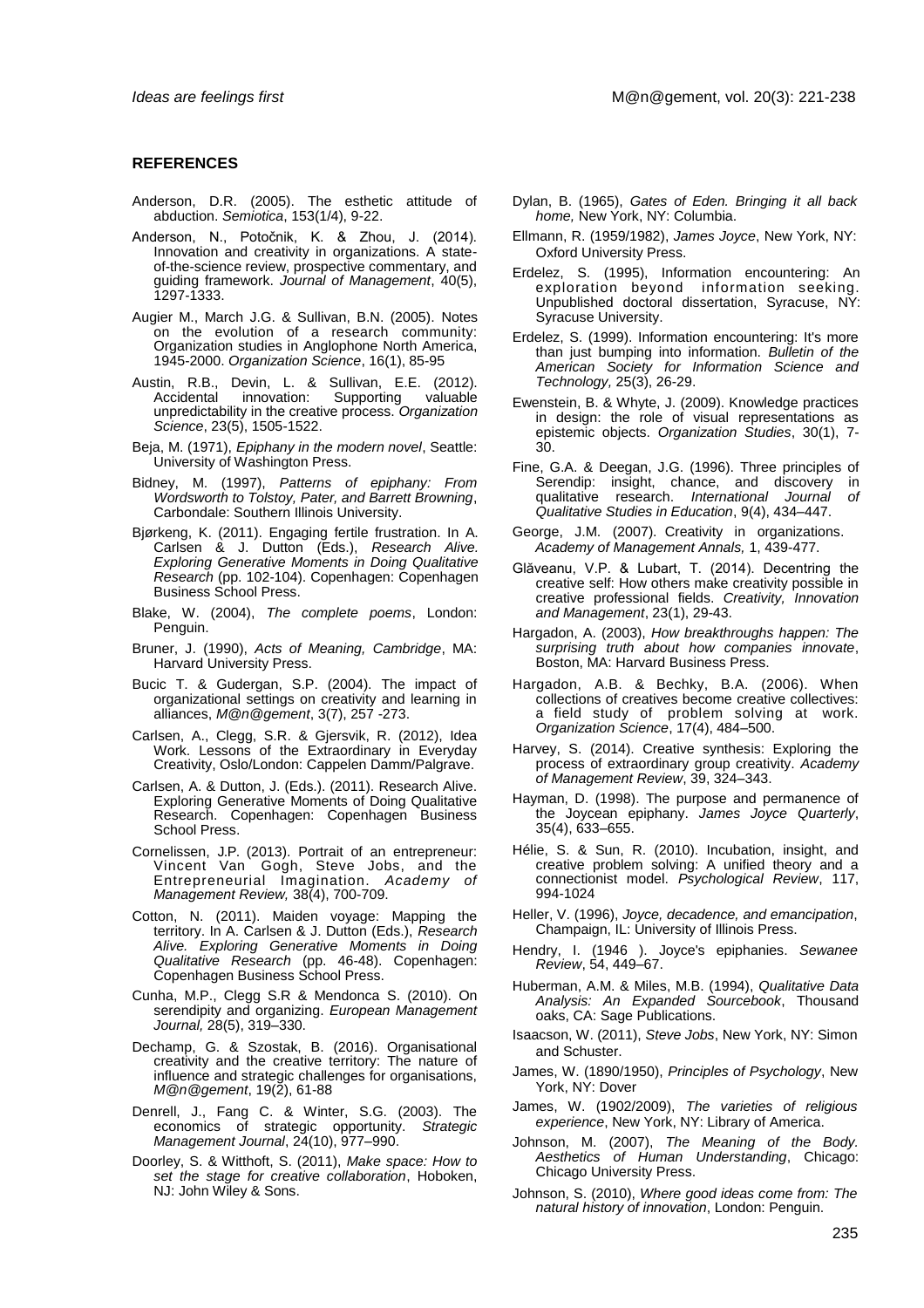- Joyce, J. (1963), *Stephen Hero*, New York, NY: New directions.
- Joyce, J. (1996), *Dubliners*, Cambridge: Cambridge University Press.
- Joyce, J. (1992), *A portrait of the artist as a young man*, New York, NY: Bantam.
- Joyce, J. (1966), *Letters of James Joyce, Vol. I, II and III,* New York, NY: Viking Press.
- Joyce, J. (1999), *Finnegans Wake*, London: Penguin.
- Joyce, J. (2016). *Ulysses*, Vancouver: Engage Books.
- Kearney, R. (1998), *Poetics of imagining. Modern to post-modern*, New York, NY: Fordham University Press.
- Kelley, T. & Kelley, D. (2013), *Creative confidence: Unleashing the creative potential within us all*, New York, NY: Random House LLC.
- Kono, T. & Clegg, S.R. (1998), *Transformations of corporate culture: Experiences of Japanese enterprises,* Berlin and New York, NY: de Gruyter.
- Kristensen, T. (2004). The Physical Context of Creativity. *Creativity, Innovation and Management*, 13(2), 89-96.
- Lamb, R.P. (2010), *Art matters: Hemingway, craft, and the creation of the modern short story,* Baton Rouge: Lousiana State University Press.
- Langbaum, R. (1983). The epiphanic mode in Wordsworth and modern literature. *New Literary History*, 14, 335–58.
- Lé, J. & Jarzabkowski, P. (2011). Touching data: Revelation through energetic collaboration. In A. Carlsen & J. Dutton (Eds.), *Research Alive. Exploring Generative Moments in Doing Qualitative Research* (pp.130-132). Copenhagen: Copenhagen Business School Press.
- Mainemelis, Ch. (2001). When the Muse Takes It All: A Model for the Experience of Timelessness in Organizations. *Academy of Management Review*, 26(4), 548-565
- Mainemelis C. & Dionysiou, D.D. (2015). Play, flow, and timelessness. In C. Shalley, M. Hitt & J. Zhou (Eds.), *The Oxford Handbook of Creativity, Innovation, and Entrepreneurship* (pp. 121-140). New York, NY: Oxford University Press.
- Majchrzak, A., More, P.H.B. & Faraj, S. (2012). Transcending Knowledge Differences in Cross-Functional Teams. *Organization Science*, 23(4), 951-970.
- Marotto, M., Roos, J. & Victor, B. (2007). Collective virtuosity in organizations: A study of peak performance in an orchestra. *Journal of Management Studies*, 44, 388-413.
	- Marx, K. (1844/1959), *The Economic and Philosophic Manuscripts of 1844*, Moscow: Progress Publishers.
- McDonald, M.G. (2008). The nature of epiphanic experience. *Journal of Humanistic Psychology*, 48(1), 89–-115.
- McLuhan, M. (1962). Joyce, Aquinas, and the poetic process. In T. Connolly (Ed.), *Joyce's Portrait Criticism and Critiques* (pp. 250–61). New York, NY: Appleton-Century-Crofts.
- Merton, R.K. & Barber, E.G. (2004), *The travels and adventures of Serendipity: A study in sociological semantics and the sociology of science*, Princeton: Princeton University Press.
- Meyer, R.E., Höllerer, M.A., Jancsary, D. & van Leeuwen, T. (2013). The visual dimension in organizing, organization, and organization research: Core ideas, current developments, and promising avenues. *The Academy of Management Annals*, 7(1), 489-555.
- Naar, L. & Clegg, S.R. (2016). Models as Strategic Actants in Innovative Architecture. *Journal of*  first published date December, 23, DOI: 10.1177/1056492616682619.
- Napier, N., Bahnson, P., Glen, R., Maille, C., Smith, K. & White, H. (2009). When "Aha moments" make all the difference. *Journal of Management Inquiry*, 18, 64-76
- Napier, N.K (2010), *Insight: Encouraging Aha Moments for Organizational Success*, Westport, CT: Praeger
- Nichols, A. (1987), *The poetics of epiphany*, Tuscaloosa and London: University of Alabama Press.
- Paris, G. (1997). Everyday epiphanies. In P. Clarkson (Ed.), *On the sublime in psychoanalysis, archetypal psychology and psychotherapy* (pp. 85–95). London: Whurr Publishers.
- Patton M.Q. (2002), *Qualitative Research and Evaluation Methods,* Thousand Oaks, CA: Sage.
- Paulus, P., Dzindolet, M. & Kohn, N. (2011). Collaborative creativity: Group creativity and team innovation. In M.D Mumford (Ed.) *Handbook of Organizational Creativity* (pp.327-357). New York, NY: Lawrence Erlbaum Associates.
- de Rond, M. & Morley, I. (2009), *Serendipity,* Cambridge: Cambridge University Press.
- Russell, B. (1910), *The problems of philosophy,* London: Williams and Norgate.
- Sandelands, L. (2010). The play of change. Journal of *Organizational Change Management*, 23, 471–86.
- Sandelands, L. & Carlsen, A. (2013). The romance of wonder in organization studies. *Journal of Management, Spirituality & Religion*, 10(4), 358- 379.
- Sawyer, R.K. (2006), *Explaining Creativity: The Science of Human Innovation*, Oxford: Oxford University Press, 2nd Edition.
- Scholes, R. & Kain, R.M. (1965), *The workshop of Daedalus: James Joyce and the raw materials for A Portrait of the Artist as a Young Man*, Evanston, Illinois: Northwestern University Press.
- Sonenshein, S. (2014). How Organizations Foster the Creative Use of Resources. *Academy of Management Journal,* 57(3), 814-848
- Sternberg, R.J. & Lubart, T.I. (1999). The concept of creativity: Prospects and paradigms. *Handbook of creativity,* 1, 3-15.
- Suddaby, R. (2006). From the editors: What grounded theory is not. *Academy of Management Journal*, 49(4), 633-642.
- Taylor, Ch. (1989), *Sources of the self: The making of the modern identity*, Cambridge, MS: Harvard University Press.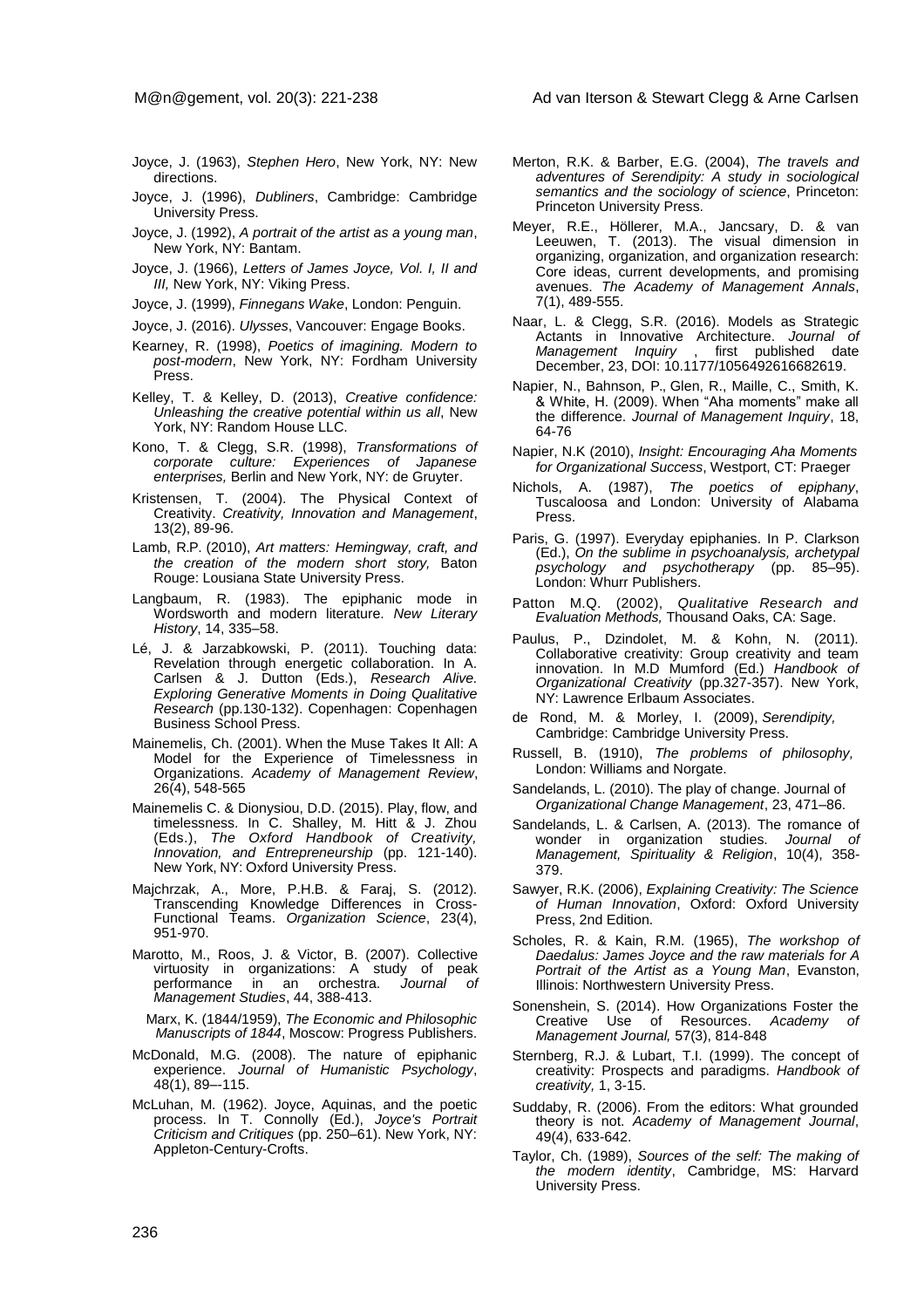- Thacker, A (Ed). (2006). Dubliners: James Joyce, New Casebook Series. New York, NY: Palgrave Macmillan.
- Theall, D. & Theall, J. (1989). Marshall McLuhan and James Joyce: Beyond media. *Canadian Journal of Communication,* 14(4), 46–66.
- Thompson, M. (2008), *Organising and Disorganising: A Dynamic and Non-Linear Theory of Institutional Emergence and its Implications*, Axminster: Triarchy Press.
- Tigges, W. (1999). The significance of trivial things. In W. Tigges (Ed.), *Moments of moment. Aspects of the literary epiphany* (pp.11-36). Amsterdam: Rodopi.
- Tregloan, K. (2011). …(and then I)…: Design Epiphany in practice and project. Ultima Thule: *Journal of Architectural Imagination*, 1(1), 1-7.
- Turkle, S. (2009), *Simulation and Its Discontents*, Cambridge, MA: The MIT Press.
- Valente, F. (2000). Joyce's Dubliners as epiphanies, 2014): http:// [www.themodernword.com/joyce/p](http://www.themodernword.com/joyce/)aper\_valente.html.
- Van Andel, P. (1994). Anatomy of the unsought finding: Serendipity: origin, history, domains, traditions, appearances, patterns and programmability. *British Journal for the Philosophy of Science*, 45(2), 631– 648.
- Wallas, G. (1926), *The art of thought*, London : Jonathan Cape.
- Walzl, F.L. (1965). The liturgy of the epiphany season and the epiphanies of Joyce. *PMLA*, 80(4), 436– 450.
- Weick, K.E. (1995), *Sensemaking in organizations* (Vol. 3), Thousand Oaks, CA: Sage Publications.
- Weick, K.E. (2006). The role of imagination in the organizing of knowledge. *European Journal of Information Systems*, 15(5), 446-452.
- Weik, E. (2012), Introducing "the creativity of action" into institutionalist theory, *M@n@gement*, 5(15), 564-581.
- Weisberg, R. (2010). The study of creativity: from genius to cognitive science. *International Journal of Cultural Policy*, 16(3), 235-253.
- Zald, M.N. (1996). More fragmentation? Unfinished business in linking the social sciences and the humanities. *Administrative Science Quarterly*, 41(2), 251-261.
- Zhong, C.-B., Dijksterhuis, A. & Galinsky, A.D. (2008). The merits of unconscious thought in creativity. Psychological Science, 19(9), 912-918.